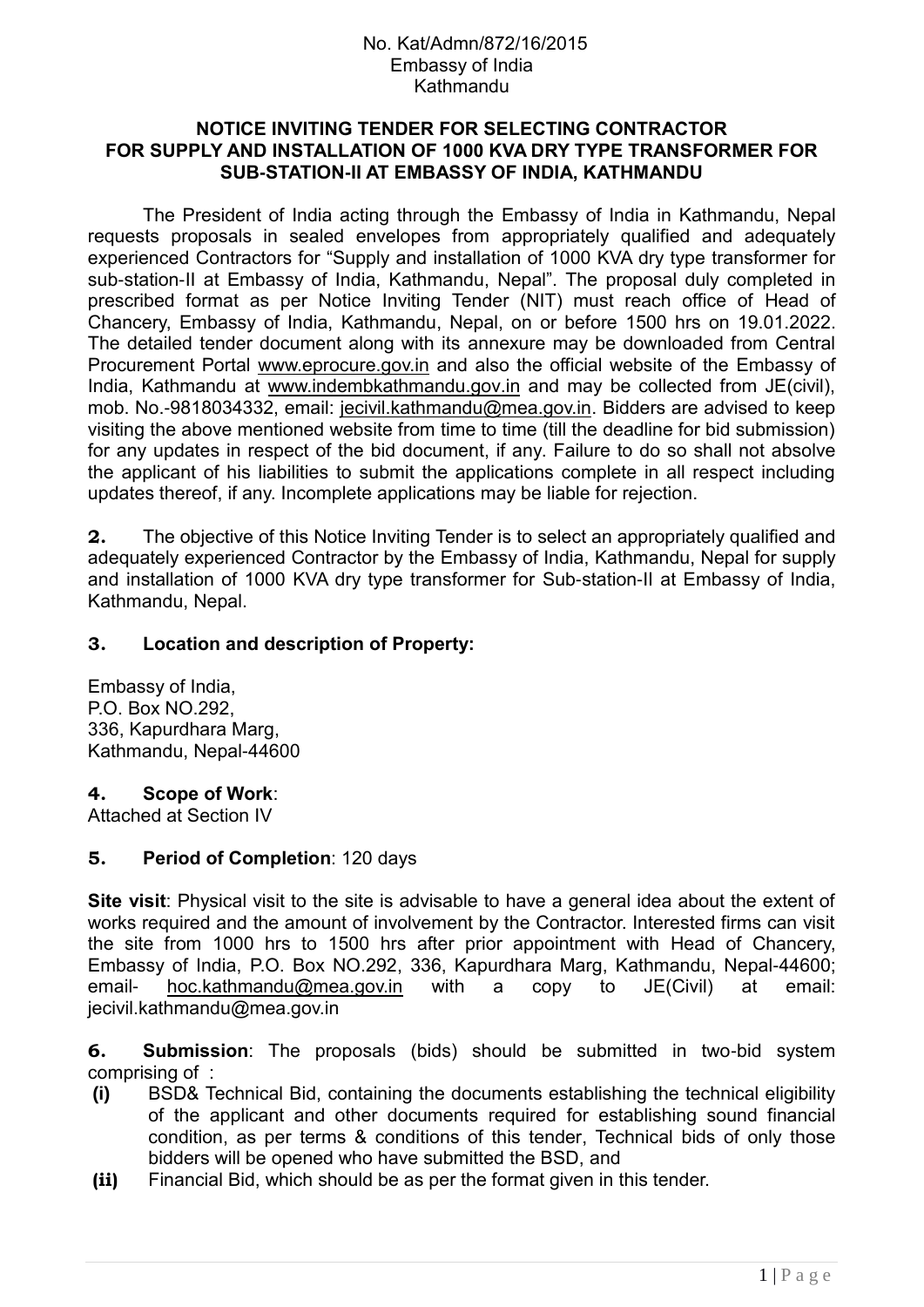The last date of submission of sealed bids is 1500 hrs on 19.01.2022 in the office of Head of Chancery, Embassy of India, P.O. Box NO.292, 336, Kapurdhara Marg, Kathmandu, Nepal-44600, email- [hoc.kathmandu@mea.gov.in.](mailto:hoc.kathmandu@mea.gov.in) Technical bids will be opened on 1600 hrs on 19.01.2022 in the Embassy of India, Kathmandu, Nepal. All pages of the submission document must be signed by authorised signatory.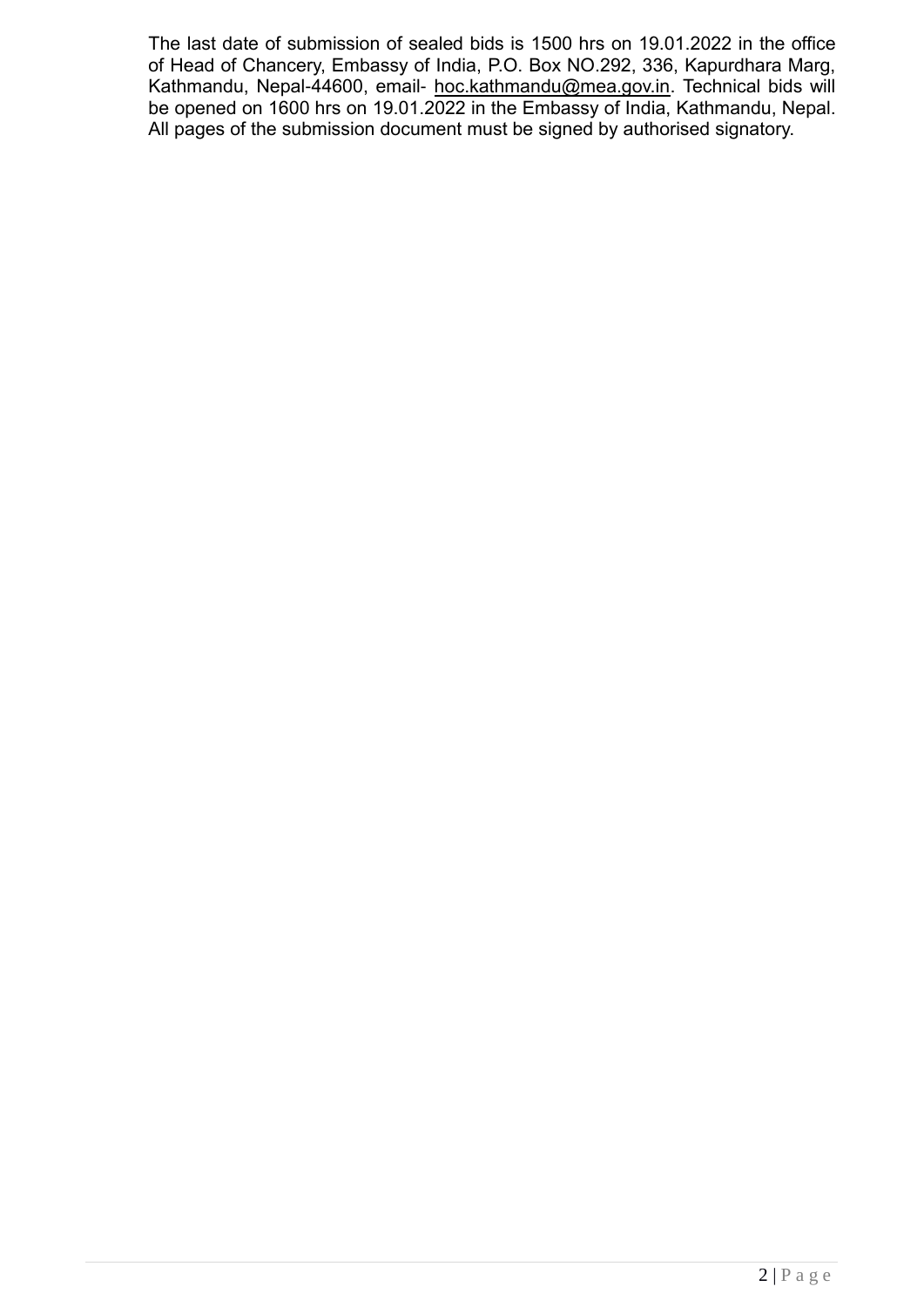### **NOTICE INVITING TENDER FOR SELECTING CONTRACTOR FOR SUPPLY AND INSTALLATION OF 1000 KVA DRY TYPE TRANSFORMER FOR SUB-STATION-II AT EMBASSY OF INDIA, KATHMANDU.**

### **Tender Documents**

Tender Contents

### **A. Technical Bid Documents:**

| Document I         | : Invitation to Tender                                                              |
|--------------------|-------------------------------------------------------------------------------------|
| Document $I - S-I$ | : Instruction to Bidders (Section-I)                                                |
| Document I - S-II  | : Introduction and Credentials of Bidder (Section-II)*                              |
| Document I - S-III | : Terms and Conditions of contract (Section-III)                                    |
| Document I - S-IV  | : Scope of Work (Section-IV)                                                        |
|                    | Document I – S-V : Bid Security Declaration (Section – VII)                         |
|                    | Document I – S- VI : Undertaking for adherence to Code of Integrity (Section- VIII) |
|                    |                                                                                     |

*\* Section-II - Documents about the credential of the bidder, resources, company brochures, construction methodology, experience, management techniques, and any other information about bidder – These documents are to be supplied and attached by the bidder.*

### **B. Financial Bid Documents:**

| Document II | : Schedule of Quantity/Items/Bill of Quantities (BOQ) for quoting<br>rates – Bidder is to provide rate for supplying/ commissioning |  |  |  |  |  |  |
|-------------|-------------------------------------------------------------------------------------------------------------------------------------|--|--|--|--|--|--|
|             | Transformer and buyback rate for Existing defective<br>Transformer. (Section-V)                                                     |  |  |  |  |  |  |

Document III : Form of Tender, Financial bid letter (Section-VI)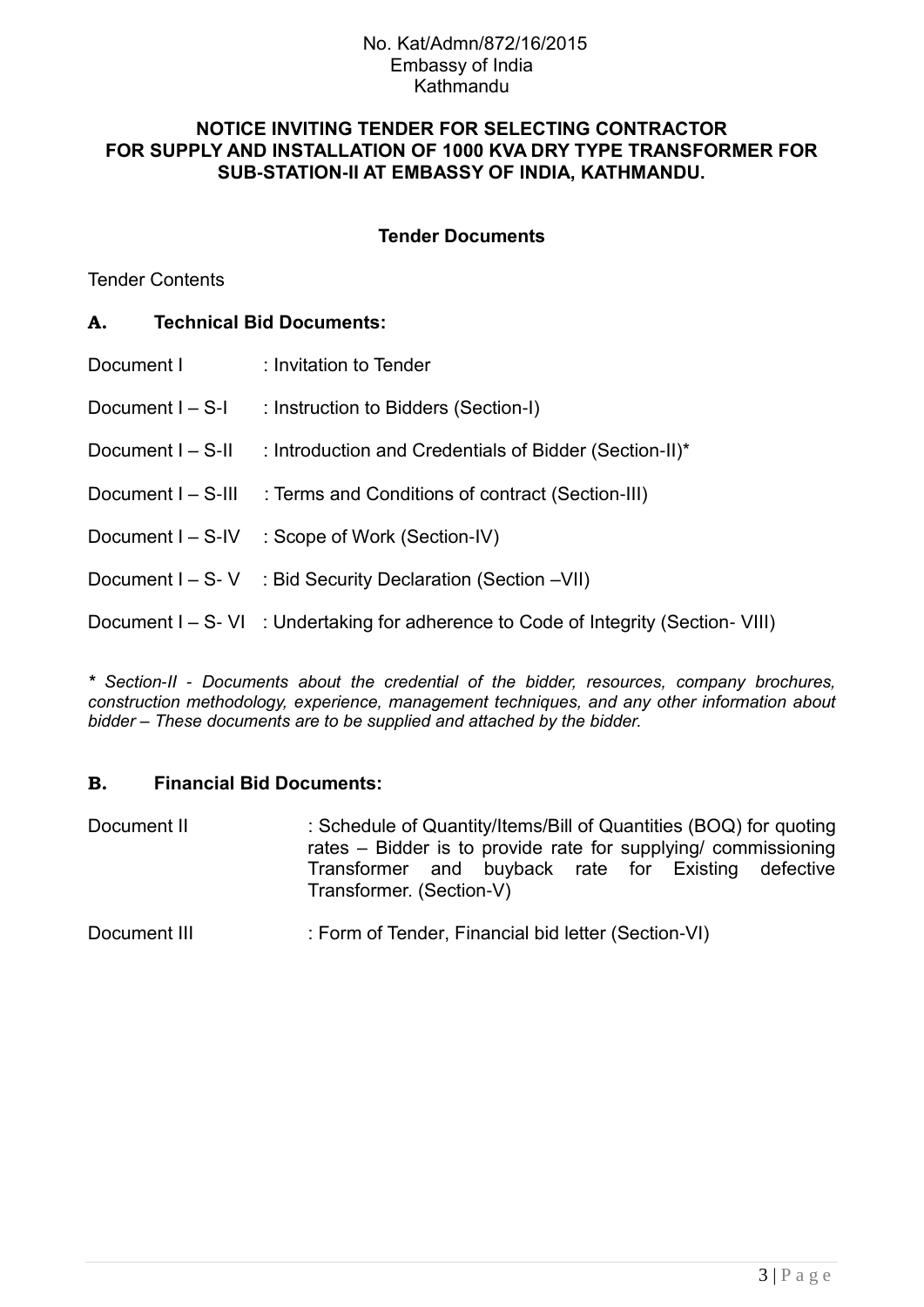### **TENDER FOR SELECTING CONTRACTOR FOR SUPPLY AND INSTALLATION OF 1000 KVA DRY TYPE TRANSFORMER FOR SUB-STATION-II AT EMBASSY OF INDIA, KATHMANDU.**

### **Invitation to Tender**

**1.** The President of India acting through the Embassy of India in Kathmandu invites Fixed Price Tender for Supply and installation of 1000 KVA dry type transformer for substation-II at Embassy of India, Kathmandu, Nepal. The Fixed Price / Amount tender shall be on the basis of following tender documents:

| <b>Technical Bid Document:</b> |                                                                                   |  |  |  |
|--------------------------------|-----------------------------------------------------------------------------------|--|--|--|
| Document-I                     | Press Notice, Invitation to Tender, Instructions to Bidders, Scope of             |  |  |  |
|                                | Work, Eligibility Criteria, Conditions of contract including BSD.                 |  |  |  |
| <b>Financial Bid Document:</b> |                                                                                   |  |  |  |
| Document-II                    | Form of Tender.                                                                   |  |  |  |
| Document-III                   | Schedule of Items (Rate and total fixed price to be quoted on this by<br>bidder). |  |  |  |

**2.** The last date of submission of sealed bids is 1500 hrs on 19.01.2022 in the office of Head of Chancery, Embassy of India, P.O. Box NO.292, 336, Kapurdhara Marg, Kathmandu, Nepal-44600, email- [hoc.kathmandu@mea.gov.in.](mailto:hoc.kathmandu@mea.gov.in) Technical bids will be opened on 1600 hrs on 19.01.2022 in the Embassy of India, Kathmandu. Any Tender received after this date and time will not be considered.

**3.** Technical bids will be opened on 1600 hrs on 19.01.2022 in the Embassy of India, Kathmandu. Applicants may send their representative to be present during opening of bids after obtaining prior permission from the Embassy of India, Kathmandu.

**4.** Only those bidders who qualify in technical evaluation criteria will be eligible for opening of financial bids. Date of opening of the financial bids will be intimated to the technically qualified bidders separately.

**5.** The Tender shall remain valid for a period of One Hundred Eighty (180) days from the date of opening of technical bid or till any extended period.

**6.** Eligibility Criteria:

**6.1 Similar work**: The Tenderer must have satisfactorily completed in the last seven years calculated from the date of completion of work to the previous day of last date of submission of bid (i) one similar work of value of NRs. 31,24,400/- or (ii) two similar works of value of NRs. 19,52,750/- each or (iii) three similar works of value of NRs.15,62,200/- each.

"Similar works shall mean carrying out any substation work of voltage level 11KV or above and having a individual transformer minimum capacity of 800 KVA. "

The value of executed works shall be brought to current costing level by enhancing the actual value of work at simple interest rate of 7% per annum, calculated from the date of completion of work to the previous day of last date of submission of bid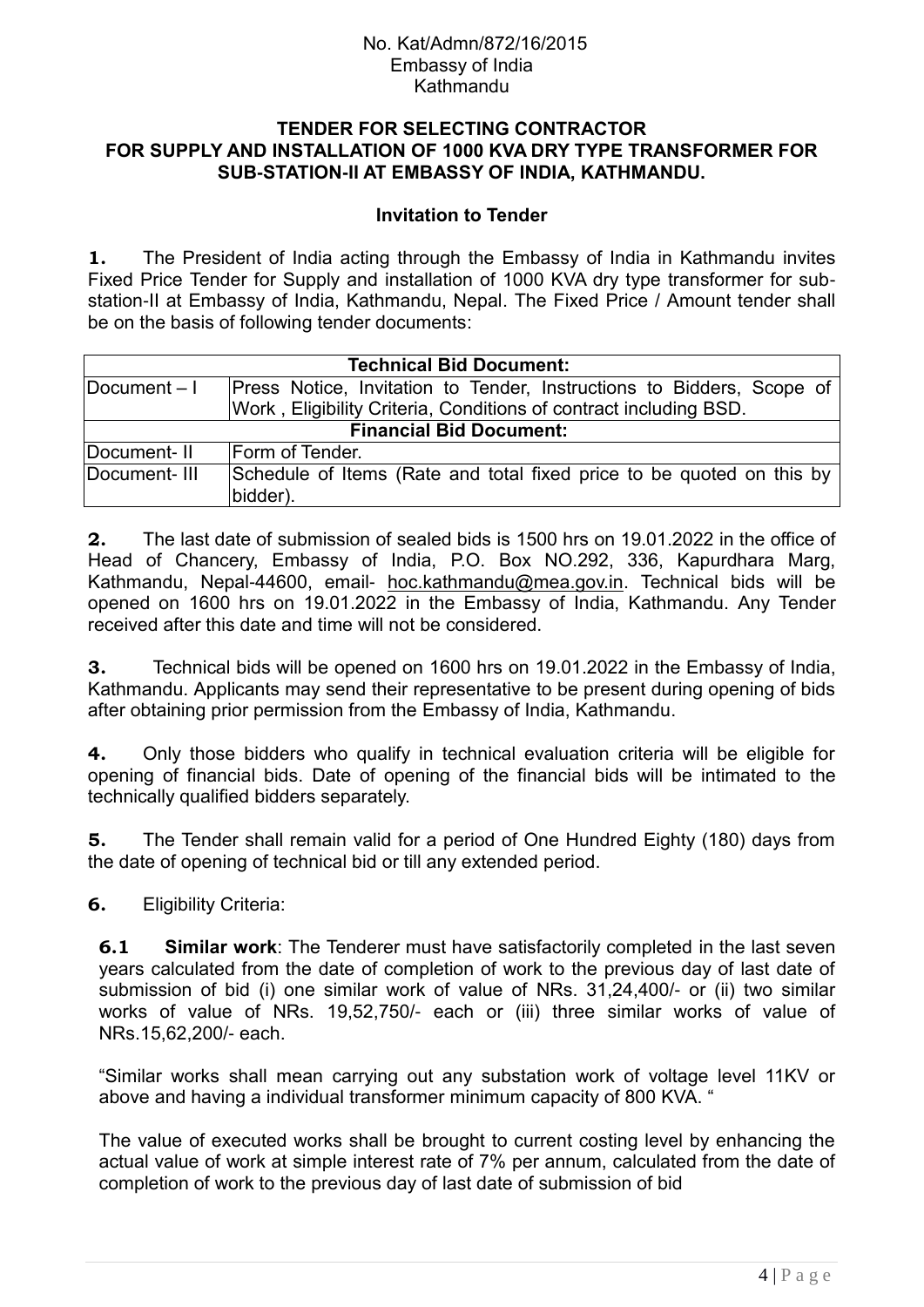**6.2 Bank Solvency**: Certificate of Solvency for NRs 15, 62,200/- certified by bank. The certificate should not be older than six months.

**6.3 Annual Turnover**: The annual turnover of the tenderer should be equal to NRs 11,71,650/- during the immediate last three consecutive financial years.

**6.4 Profit-Loss**: The tenderer should not have suffered loss in more than two financial years in the previous five financial years and must not have suffered loss in the immediate previous financial year.

**7. Defects Liability Period**: Defects Liability period will be twelve months from date of actual completion of the project.

**8. Performance Security**: 3% of the contract value shall be submitted in the form of a Bank Guarantee valid for a period of sixty days beyond the date of the completion of all the contractual obligations of the contractor under the contract and discharged after completion of work. Bank Guarantee shall be deposited within 15 days of issue of Letter of Intent. Letter of award of work shall be issued on receipt of performance guarantee. (Format of Performance Security is attached).

**9. Financial quote & variations**: Contractor shall quote his Fixed Price based on the enclosed Scope of Work. The Contractor shall note that the price quoted by him in the Schedule of Quantities (SOQ) shall be considered as the final quote for completing the scope of work defined in this document. Before submission of bid the contractor is advised to visit the site and ensure that his bid encompasses the items required for entire scope of the work. No variation shall be paid to the contractor for the defined scope of work.

**10. Commencement**: Commencement of the works shall be effected within Fifteen (15) days from the date of issue of Acceptance letter or Letter of Intent or handing over the site, whichever is later. Such 15 days period being defined as the mobilization period.

**11. Completion**: The Period of Completion for the whole of the works 120 days shall be calculated from the date of commencement of works.

# **12. Termination of Contract:**

Without prejudice to any other remedy under this contract, the Mission may after giving notice of 10 days, terminate the contract in whole or in part, if:

- i) the contractor has seriously or repeatedly breached the contract, including but not limited to:
	- a) failure to complete the work within the time period(s) specified in the contract, or any extension thereof granted;
	- b) failure to obey instructions in relation to his progress or defective work, material or plant;
	- c) failure to supply sufficient and suitable constructional plant, temporary works, labour and material as proposed in the scope of work;
	- d) substantial suspension of work for more than the 10 days without authority from the engineer and failure to proceed with the work within 3 days of receipt of notice from the engineer;
- ii) the contractor has committed fraud;
- iii) the contractor fails to perform any other obligation under the contract within the period specified in the contract or any extension thereof granted;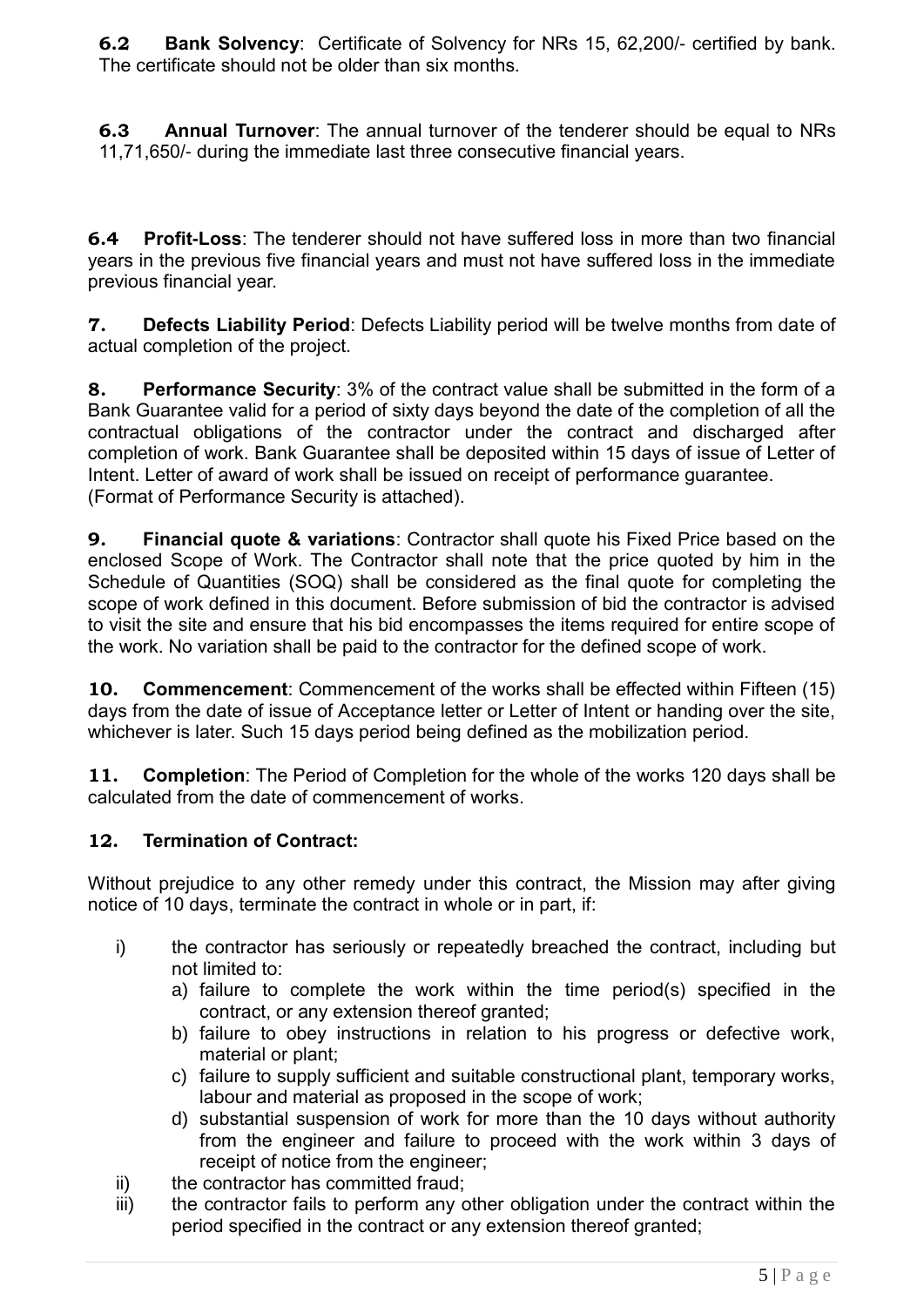- iv) If the contract is terminated in whole or in part, the Mission may take following actions against the contractor:
	- a) Forfeiture of the performance security;

b) Forfeiture of the Security Deposit recovered from the payments already made to the contractor.

c) Any other action mentioned elsewhere in this document.

d) However, in case of partial termination, the contractor shall continue to fulfill the contract to the extent not terminated.

**13. Retention Money**: 5% of contract amount of each bill for payment shall be deducted. 50% of this retention money shall be released on record of practical completion and remaining 50% released at the end of Defect Liability period.

### **14. Arbitration**:

- **14.1** If any dispute, difference or question at any time arises between the Mission and the Contractor in respect of the agreement signed which cannot be settled mutually or in case of termination, shall be referred to arbitration.
- **14.2** The arbitration proceedings will be conducted in accordance with and be subject to the UNCITRAL (United Nations commission on International Trade Laws) Arbitration Rules, as amended from time to time and the decision of the arbitrators as mentioned above shall be final and binding on the parties.
- **14.3** The Arbitration will have its sittings in Embassy of India, Kathmandu

**15. Rejection**: Embassy of India, Kathmandu reserves the right to accept or reject proof of credentials at its sole discretion without having to furnish reasons thereof, to the applicants. Submission of false information/document shall render the bidder ineligible.

**16. Sub-contractors**: The Tenderer must submit with his offer a list of Sub-Contractors and Specialists names he proposes to use on the Works. Embassy of India, Kathmandu reserves the right to accept or reject any pre-approved sub-Contractor even after formal award of Contract and/or commencement of work with or without reason.

**17.** The successful Tenderer shall be responsible for coordinating his work with various Sub-Contractors and other bid-pack Contractors employed on the Works coordinating his work between various trades, obtaining all the necessary information from sub-Contractors for the purpose of the overall programming of his works; supplying all the normal attendance to all sub-Contractors and assuming the overall responsibility for the aforesaid.

| Address: | <b>Head of Chancery</b><br>P.O. Box NO.292.     |
|----------|-------------------------------------------------|
|          | 336, Kapurdhara Marg,<br>Kathmandu, Nepal-44600 |
| Email :  | hoc.kathmandu@mea.gov.in                        |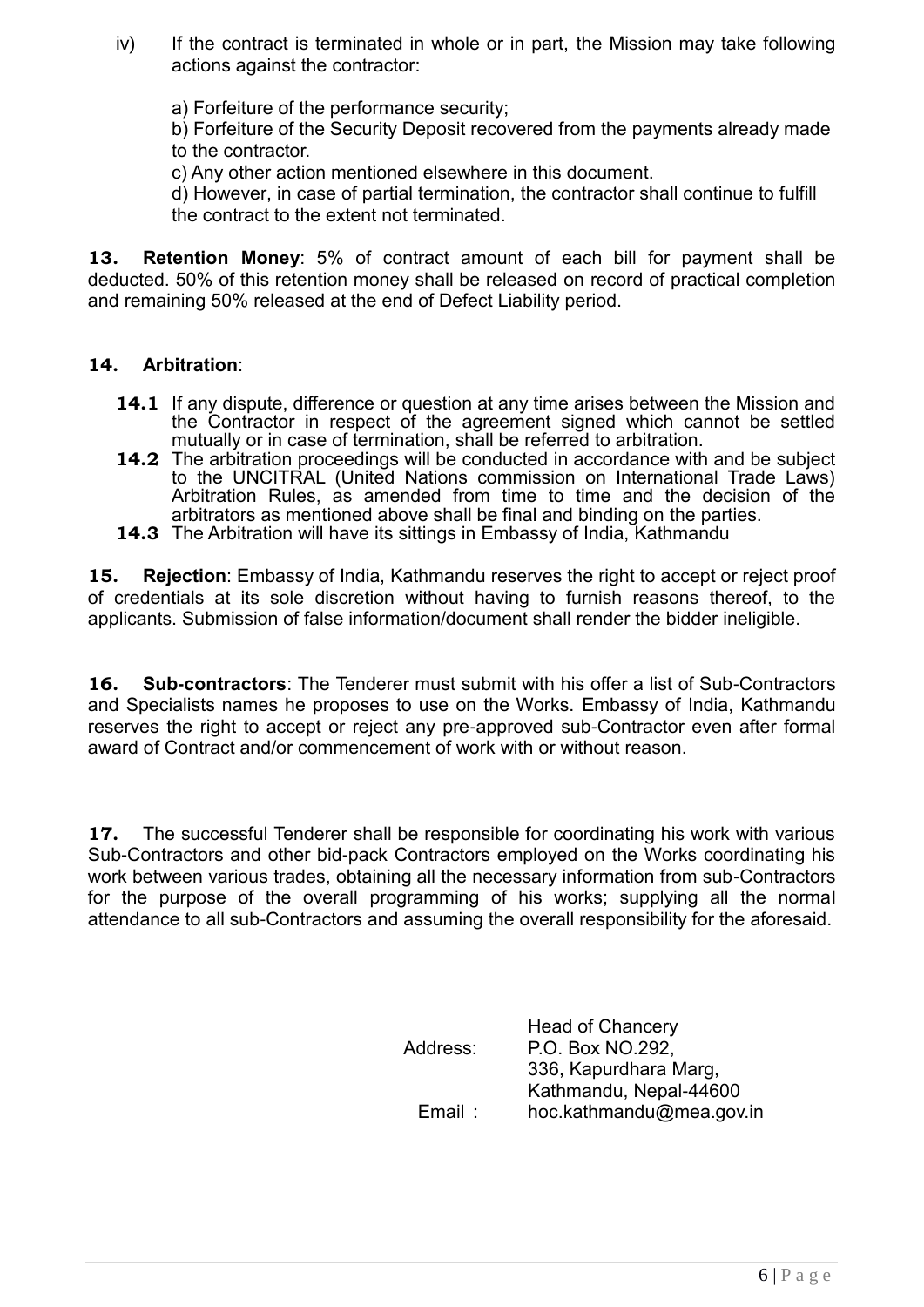#### **TENDER FOR SELECTING CONTRACTOR FOR SUPPLY AND INSTALLATION OF 1000 KVA DRY TYPE TRANSFORMER FOR SUB-STATION-II AT EMBASSY OF INDIA, KATHMANDU.**

### **Section-I**

## **1. INSTRUCTION TO BIDDERS**

### **1.1** The Bidding Documents comprise of:

| Section-I            |                              | Instruction to bidders                                    |
|----------------------|------------------------------|-----------------------------------------------------------|
| Section-II           | $\mathcal{L}^{\mathcal{L}}$  | Introduction and Credentials of Bidder                    |
| Section -III         |                              | Terms and conditions of Contract                          |
| Section-IV           |                              | Scope of work                                             |
| Section-V            | $\mathcal{L}_{\rm{max}}$     | <b>Schedule of Quantity</b>                               |
| Section - VI         | t.                           | Form of Bid                                               |
| Section-VII          | $\mathcal{L}_{\mathrm{max}}$ | <b>Bid Securing Declaration (BSD)</b>                     |
| <b>Section- VIII</b> |                              | Format of Undertaking for adherence to Code of Integrity. |

**1.2 Site visit**: Physical visit to the site is advisable to acquaint himself with the Site and to understand the scope of Work. The tenderer shall take entire responsibility in the interpretation of the report and of the site conditions. No consideration or compensation will be given for any alleged misunderstanding of the nature of the work to be executed.

**1.3 Cost of Tendering** – The Embassy of India, Kathmandu will not be responsible to compensate for any expense or losses which might have been incurred by the Tenderer in the preparation and submittal of his Tender/bid.

## **1.4 Bid Securing Declaration**–

**1.4.1** The bidder shall submit a Bid Securing Declaration (Section-VII).

**1.4.2** Failure to honour the Bid Securing Declaration shall render the bidder ineligible to participate in any tender called by EoI, Kathmandu, on behalf of Government of India, for a period of two years from the date of publication of the Tender in which the default has happened.

**1.5 Fixed Price Tender** - This is a FIXED PRICE TENDER with extent of Work as indicated in scope of works.

**1.5.1** The bidder shall examine the scope of work and other Documents and all Addenda (if any) before submitting his Tender/Bid and shall become fully informed as to the extent, quality, type and character of operations involved in the Works.

**1.5.2** Bidders are required to quote fixed prices in the financial bid.

**1.5.3** The Fixed Price/amount must be quoted both in figures and in words in the financial bid and the currency must be Nepali Rupees only.

**1.5.4** In case of any discrepancy between figures or words, the amount quoted in words shall be taken to be correct for this tender.

**1.6 Validity of Bid** - The Bid shall remain valid for a period of 180 (One Hundred Eighty) days from the date of the opening of the bid or up to any mutually extended period.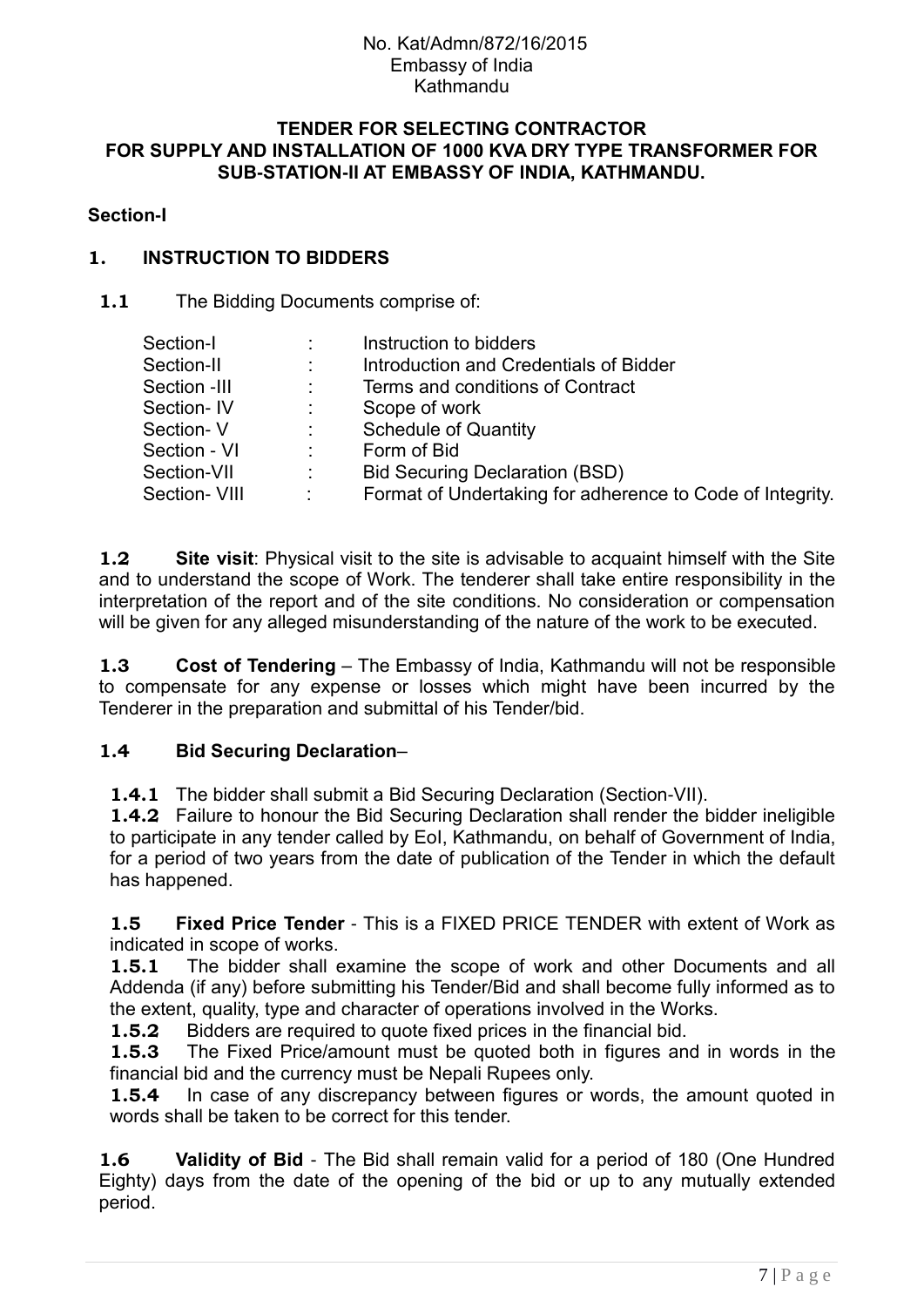# **1.7 Tender and Schedule of Quantities**

**1.7.1** Schedule of Quantities is enclosed in the document. Bidders are requested to identify and quote the rates of individual items.

**1.7.2** Bidders shall satisfy themselves of the quantities mentioned in the Schedule of Quantities. These quantities shall be taken as guidance to assess the approximate quantum of work involved in the project.

**1.7.3** The bidder, prior to the submission of the tender, shall evaluate and ascertain quantities of the items in Schedule of Quantities as per the scope of the work, and site visit.

**1.7.4** It shall be the responsibility of the bidder to satisfy himself of the completeness of the documents for the scope of work and his own assessment of the work after site visit and as per the tentative scope of work mentioned in tender document.

**1.7.5** No extra cost shall be entertained and payable if any additional information or detail is provided later for carrying out the works as specified in the tender documents.

**1.7.6** While bidding for the buyback item (item no. 2) it may be noted that the price quoted by the contractor shall always be considered as a credit (-ve) and the same shall be adjusted in the payment due for item no. 1. Even if the bidder inadvertently adds the quote against item no. 2 while working out the total amount, the same shall be deducted and accordingly the final quoted total amount is arrived after the correction.

**1.8 Final Tender Price** - Decision on bid will be taken based on the final price quoted in the financial bid. Fixed Price/Total amount as quoted in the financial bid shall be the basis for deciding the tender quote and the L1 bidder.

# **1.9 Errors and Rectification**:

**1.9.1** In case of any discrepancy between figures or words, the amount quoted in words shall be taken to be correct for this tender.

**1.9.2** Any error in the bid document shall be brought to the notice of the Embassy of India, Kathmandu. The interpretation of the Embassy in case of any error in the bid document will be communicated to the bidders/contractor, which shall be final and binding on them.

**1.9.3** During the evaluation of Price Bids, the tender evaluation committee shall correct arithmetical errors on the following basis:

- **1.9.3.1** only for unit price Contracts, if there is a discrepancy between the unit price and the total price that is obtained by multiplying the unit price and quantity, the unit price shall prevail and the total price shall be corrected, unless in the opinion of the Employer there is an obvious misplacement of the decimal point in the unit price, in which case the total price as quoted shall govern and the unit price shall be corrected;
- **1.9.3.2** if there is an error in a total corresponding to the addition or subtraction of subtotals, the subtotals shall prevail and the total shall be corrected;
- **1.9.3.3** While bidding for the buyback item (item no. 2) it may be noted that the price quoted by the contractor shall always be considered as a credit (-ve) and the same shall be adjusted in the payment due for item no. 1. Even if the bidder inadvertently adds the quote against item no. 2 while working out the total amount, the same shall be deducted and accordingly the final quoted total amount is arrived after the correction, and
- **1.9.3.4** if there is a discrepancy between words and figures, the amount in words shall prevail, unless the amount expressed in words is related to an arithmetic error, in which case the amount in figures shall prevail subject to 1.9.3.1 and 1.9.3.2 above.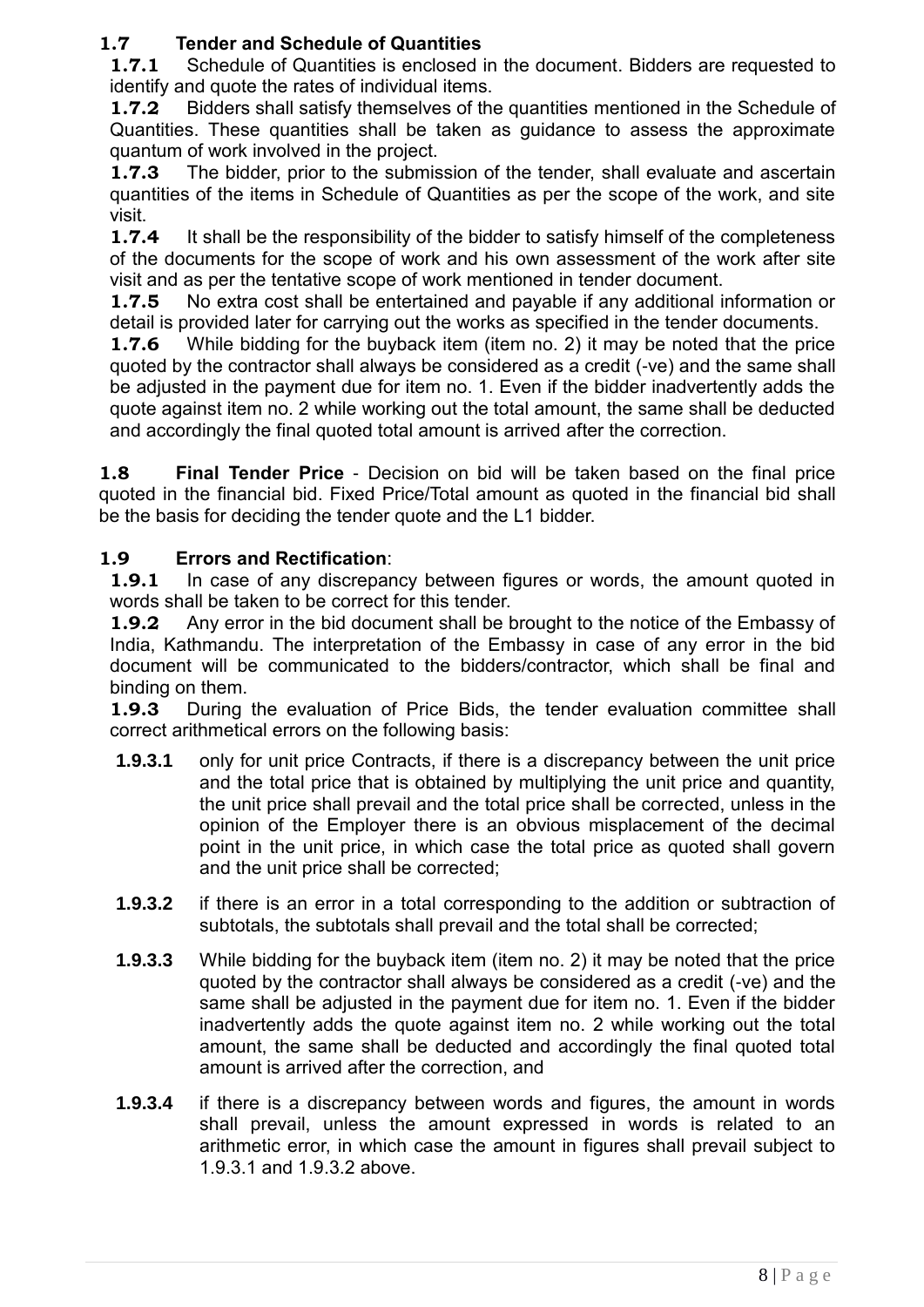**1.9.4** If the Bidder that submitted the lowest evaluated bid does not accept the correction of errors, its bid shall be disqualified and its bid security shall be forfeited.

**1.10 Submission of bids**: Bidders shall submit their bid in a large sealed envelope super-scribed with "Supply and installation of 1000 KVA dry type transformer for substation-II" for Embassy of India, Kathmandu which shall have following three sealed envelopes inside:

- **Envelope A:** Should contain the BSD as per Section-VII. This envelope is to be super-scribed as "*BSD*".
- **Envelope B**: Should contain the documents mentioned in Section-I to Section-IV. This envelope should be super-scribed as "*Technical Bid*".
- **Envelope C**: Should contain the documents mentioned in Section-V and Section-VI. This envelope should be super-scribed as "*Financial Bid*".

**1.10.1** The last date of submission of sealed bids is 1500 hrs on 19.1.2022 in the office of Head of Chancery, Embassy of India, 101, P.O. Box NO.292, 336, Kapurdhara Marg, Kathmandu, Nepal-44600; email- [hoc.kathmandu@mea.gov.in](mailto:hoc.kathmandu@mea.gov.in)

**1.10.2** The date and time for submission may be deferred by an official notification issued by the Embassy of India, Kathmandu to all Bidders. Tenders received after this date will not be considered.

**1.10.3** Any Bid received after date and time of submission will not be considered and will not be opened. Any such unopened Bid will be returned to respective bidder.

**1.11 Conditional Acceptance of the Tender** - The acceptance of the Tender shall be conditional and not finally binding upon the Embassy of India, Kathmandu. The Embassy of India, Kathmandu may withdraw the acceptance of the Tender without any notice or other formality and may enter into a new Agreement for the execution of the Works or any part of it.

**1.12 Amendments to Tender Document** - At any time prior to the date of opening of the tender, the Embassy of India, Kathmandu may issue an addendum in the Tender Document, deleting, varying or extending any item of this Tender Document. Any corrigendum/amendments shall be uploaded on the websites mentioned on the pg.1 of the document.

**1.13 Clarification**: Any further information or clarification which the Tenderer may require in order to complete his bid, may contact Sh. Uday Kumar Singh, Junior Engineer (Civil), Embassy of India, P.O. Box NO.292, 336, Kapurdhara Marg, Kathmandu, Nepal-44600, Telephone No.: +977-9818034332; email- jeelect.kathmandu@mea.gov.in / jecivil.kathmandu@mea.gov.in.

**1.14** All information requested by and supplied to one bidder will be supplied to all bidders.

**1.15** Unless it is in formal manner described above, any representation or explanation to the Bidder shall not be considered valid or binding on the Embassy of India, Kathmandu as to the meaning of anything connected with the Tender Document.

**1.16 Disqualification of Tender** - Tenderer may be disqualified for any reason including but not limited to the following:

**1.16.1** If tenderer sets forth any conditions which are unacceptable to the Embassy of India, Kathmandu.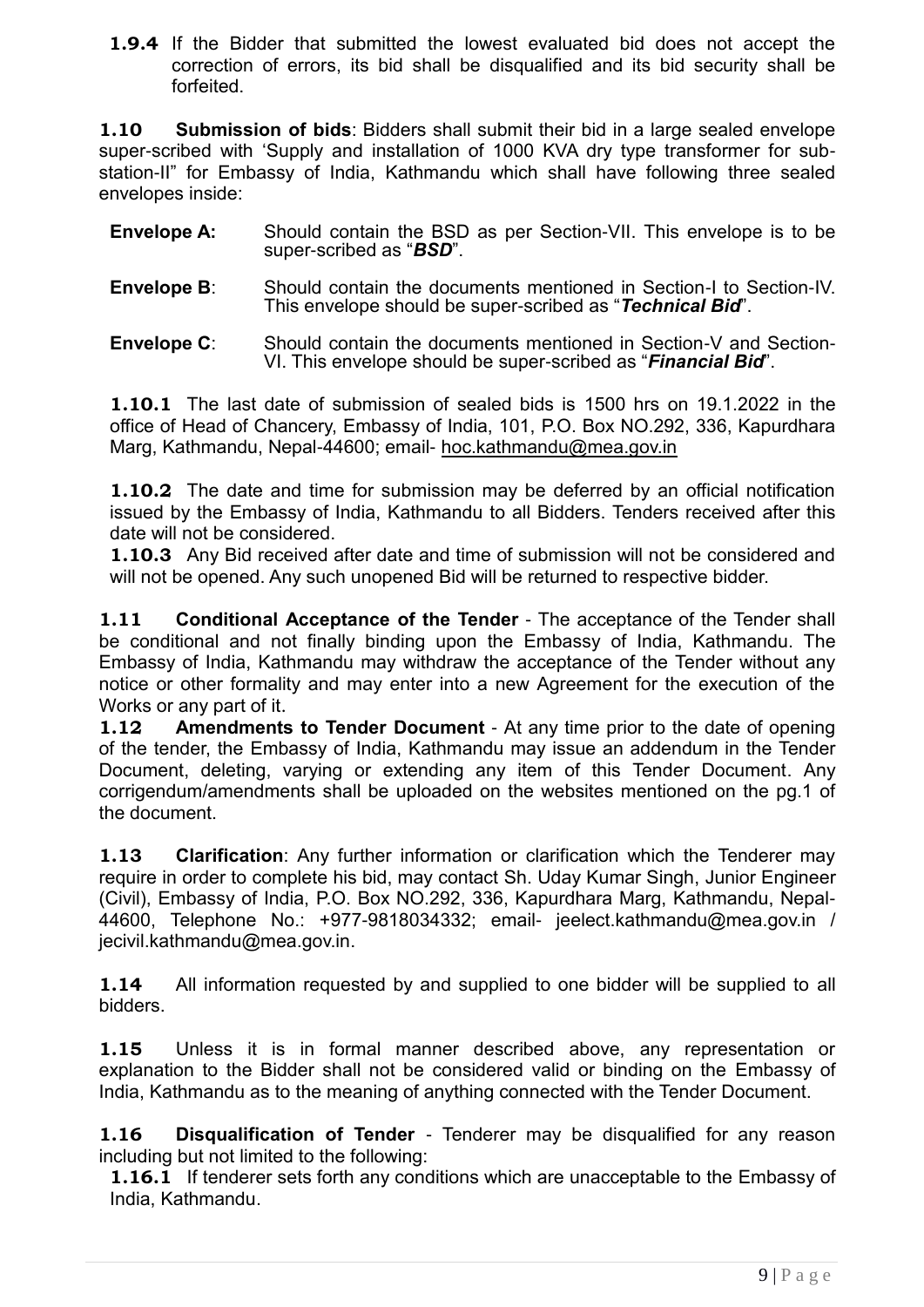**1.16.2** If any tender is submitted under a name other than the name of the individual firm, partnership or corporation that was issued the Tender Document.

**1.16.3** If there is evidence of collusion between Bidders.

**1.16.4** If Tenderer sets forth any offer to conditionally discount, reduce or modify its tender.

**1.16.5** If Bid price is disclosed or become known before opening of Financial Bid.

**1.17 Compliance with Laws and Regulations and Pricing of Schedule of Quantities** -The attention of Bidders is drawn as to compliance with laws and regulations concerning safety and health, labour regulations, social insurance, labour taxes, tax deduction, import restrictions duties and levies, company's tax, input tax and output tax (VAT), etc.. All rates and sum inserted against items of works and in Form of Tender shall be exclusive of Value Added Tax.

**1.18 Compliance with Tender Document** - Bidder shall be deemed to have read carefully all the Tender Documents, Specifications and drawings, etc. and visited site. The quoted Fixed price are inclusive of all cost and charges and complete in all respect to make the project functional as per the standard and to the entire satisfaction of the Embassy of India, Kathmandu.

**1.19 No escalation of price** - Price escalation, in rates due to any reason such as change in foreign currency exchange rate, increase in prices of material, equipment & labour, fuel (petrol, diesel, gas, etc.), transport, electricity & water, levy of new taxes, hike in any tax rate, Cess or due to delay in completion, etc. shall not be applicable.

**1.20 Payments**: - The following percentage of contract rates for the various items included in the contract shall be payable against the stage of work shown herein.

**1.20.1** 85% after initial inspection and delivery at site in good condition on pro-rata basis. Deduction on account of buyback of old defective transformer shall be made while making the first on account payment towards the new transformer. The agency therefore should remove the old transformer immediately on the supply of new transformer in good condition.

**1.20.2** 10% after completion of installation in all respects.

**1.20.3** Balance 5% will be paid after testing, commissioning & handing over to the Mission for beneficial use.

**1.20.4** All permissible deductions shall be effected during the settlement of Bills.

**1.21 Adherence to Code of Integrity: -** The prospective bidders/contractor shall submit an undertaking (mentioned in Section-VIII) stating that during the process of bidding and during the execution of the resultant contract they shall abide by the code of integrity detailed below and that they understand that not following the above code will render them liable for actions against them as detailed in the code of integrity.

## **1.21.1 Code of Integrity**

The bidders/ contractors (including sub-contractors engaged by them) shall sign a declaration about abiding by the Code of Integrity detailed as under:

1. The bidders, contractors and consultants should observe the highest standard of ethics and should not indulge in the following prohibited practices, either directly or indirectly, at any stage during the procurement process or during execution of resultant contracts: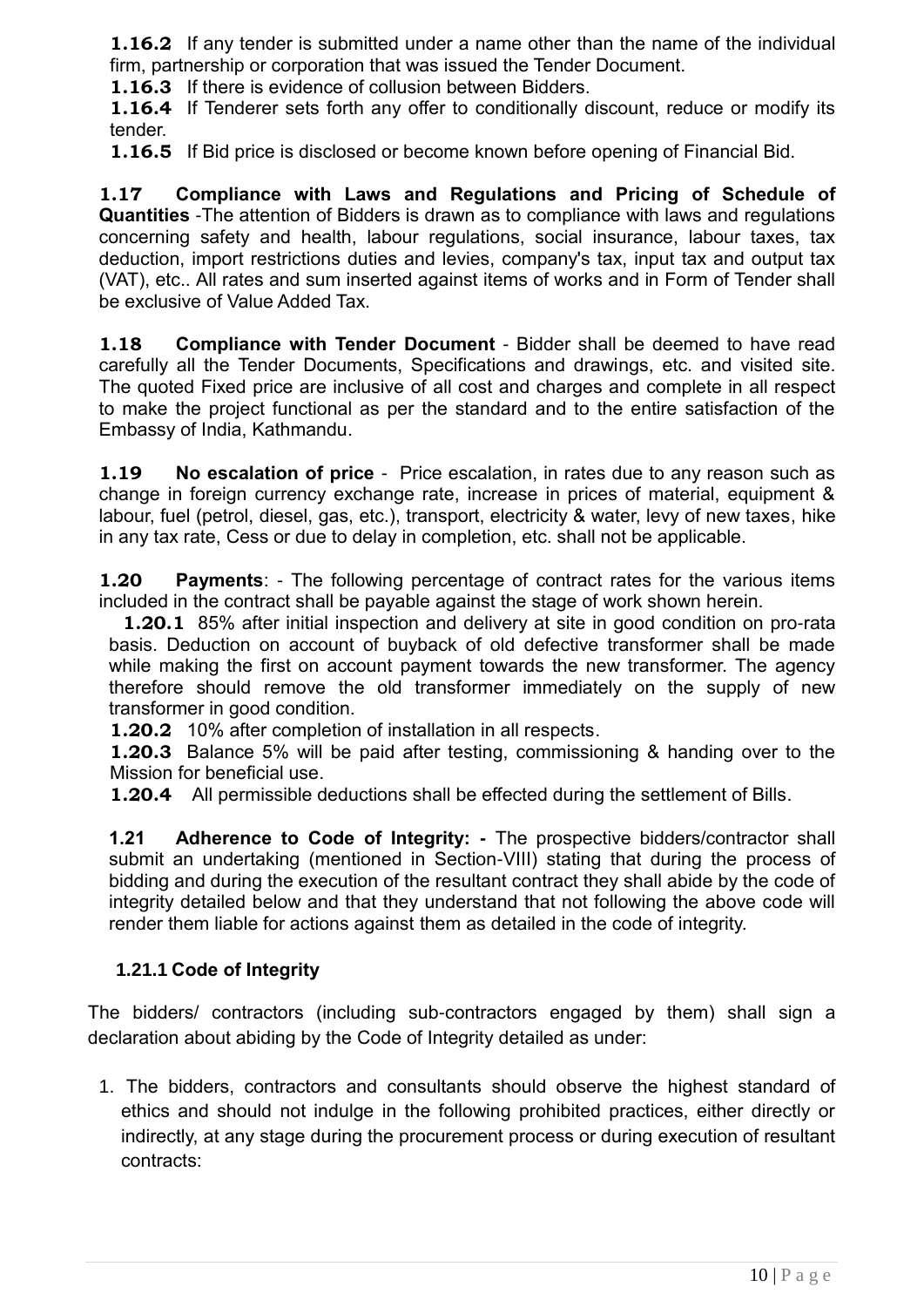- i) **"Corrupt practice":** making offers, solicitation or acceptance of bribe, rewards or gifts or any material benefit, in exchange for an unfair advantage in the procurement process or to otherwise influence the procurement process or contract execution;
- ii) **"Fraudulent practice":** any omission or misrepresentation that may mislead or attempt to mislead so that financial or other benefits may be obtained or an obligation avoided. This includes making false declaration or providing false information for participation in a tender process or to secure a contract or in execution of the contract;
- iii) **"Anti-competitive practice":** any collusion, bid rigging or anti-competitive arrangement, or any other practice coming under the purview of The Competition Act, 2002, between two or more bidders, with or without the knowledge of the Embassy of India, Kathmandu, that may impair the transparency, fairness and the progress of the procurement process or to establish bid prices at artificial, noncompetitive levels;
- iv) **"Coercive practice":** harming or threatening to harm, persons or their property to influence their participation in the procurement process or affect the execution of a contract;
- v) **"Conflict of interest":** participation by a bidding firm or any of its affiliates that are either involved in the consultancy contract to which this procurement is linked; or if they are part of more than one bid in the procurement; or if the bidding firm or their personnel have relationships or financial or business transactions with any official of procuring entity who are directly or indirectly related to tender or execution process of contract; or improper use of information obtained by the (prospective) bidder from the procuring entity with an intent to gain unfair advantage in the procurement process or for personal gain; and
- vi) **"Obstructive practice":** materially impede the procuring entity"s investigation into allegations of one or more of the above mentioned prohibited practices either by deliberately destroying, falsifying, altering; or by concealing of evidence material to the investigation; or by making false statements to investigators and/ or by threatening, harassing or intimidating any party to prevent it from disclosing its knowledge of matters relevant to the investigation or from pursuing the investigation; or by impeding the procuring entity's rights of audit or access to information;

# 2. **Obligations for Proactive Disclosures**

- i) The bidders, contractors and consultants, are obliged to suo-moto proactively declares any conflicts of interest (coming under the definition mentioned above – pre-existing or as and as soon as these arise at any stage) in any procurement process or execution of contract. Failure to do so would amount to violation of this code of integrity; and
- ii) Any bidder must declare, whether asked or not in a bid document, any previous transgressions of such a code of integrity with any entity in any country during the last three years or of being debarred by any other procuring entity. Failure to do so would amount to violation of this code of integrity;
- iii) Such declarations would not mean automatic disqualification for the bidder making such declarations. The declared conflict of interest will be evaluated and mitigation steps, if possible, shall be taken by the Embassy of India, Kathmandu.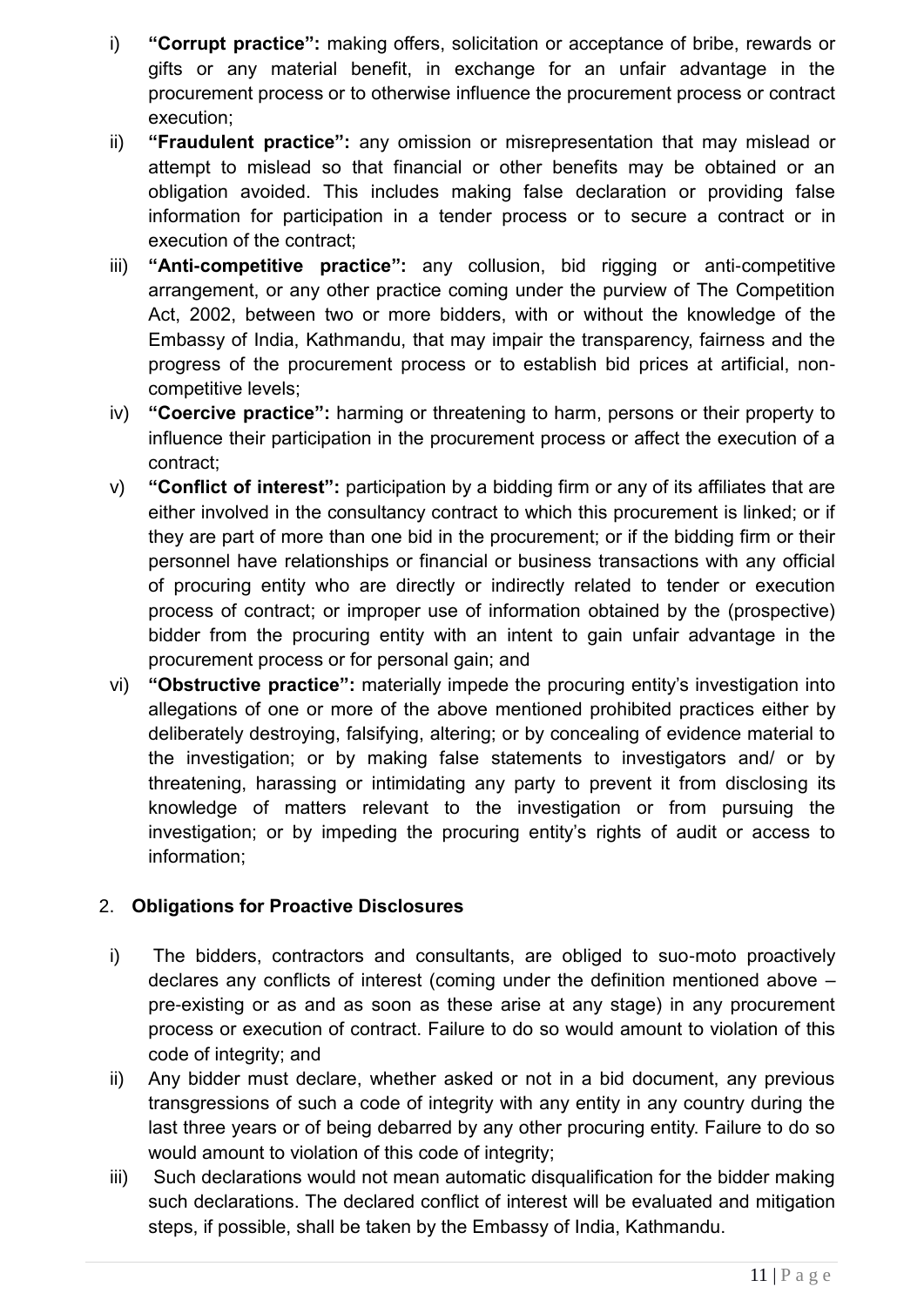## 3. **Punitive Provisions**

Without prejudice to and in addition to the rights of the Embassy of India, Kathmandu to other penal provisions as per the bid documents or contract, if the Embassy of India, Kathmandu comes to a conclusion that a (prospective) bidder/ contractor directly or through an agent, has violated this code of integrity in competing for the contract or in executing a contract, the Embassy of India, Kathmandu may take appropriate measures including one or more of the following:

## i) **If the bids are under consideration in any procurement:**

- a) Forfeiture or encashment of bid security;
- b) calling off of any pre-contract negotiations; and
- c) rejection and exclusion of the bidder from the procurement process.

## ii) **If a contract has already been awarded:**

- a) Cancellation of the relevant contract and recovery of compensation for loss incurred by the procuring entity;
- b) Forfeiture or encashment of any other security or bond relating to the procurement;
- c) Recovery of payments including advance payments, if any, made by the procuring entity along with interest thereon at the prevailing rate.

## iii) **Provisions in addition to above:**

a) Removal from the list of enlisted contractors and banning/ debarment of the bidder from participation in future procurements of the procuring entity for a period not less than one year;

b) Initiation of suitable disciplinary or criminal proceedings against any individual or staff found responsible.

## **1.22 Embassy of India, Kathmandu's right to waive**

The Embassy of India, Kathmandu reserves the right to waive any deficiency in any tender where such waiver is in the interest of the Embassy of India, Kathmandu except that no proposal will be accepted if the Bid Securing Declaration or/any of the preceding statutory documents was not submitted with the tender.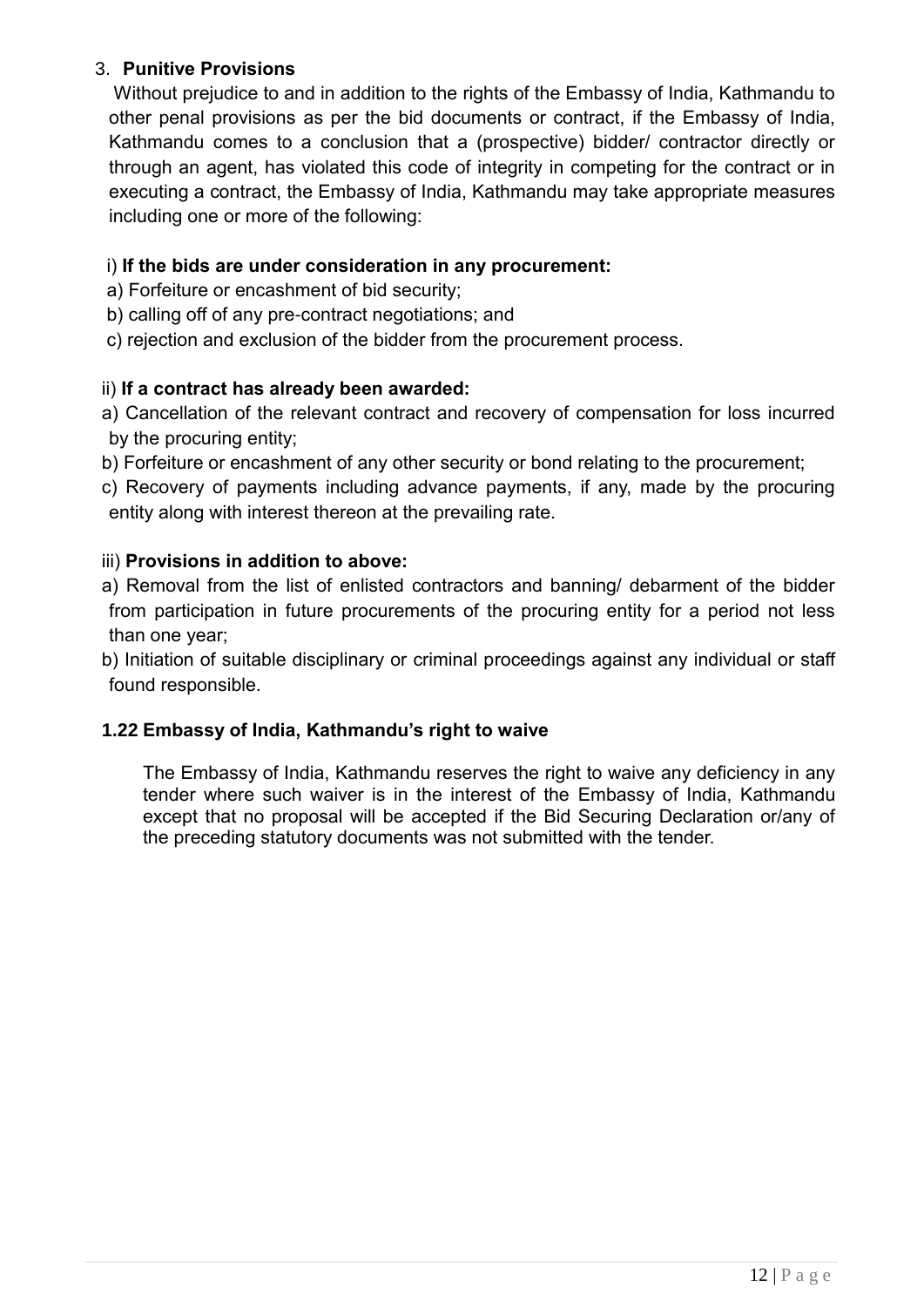### **TENDER FOR SELECTING CONTRACTOR FOR SUPPLY AND INSTALLATION OF 1000 KVA DRY TYPE TRANSFORMER FOR SUB-STATION-II AT EMBASSY OF INDIA, KATHMANDU.**

### **Section-II**

### **2 Introduction and Credentials of Bidder**

### (**To be submitted by the bidder**)

**Note**: This shall be submitted by the bidder. This should be a brief introduction, background, company details, credentials, VAT & other registration and past performance of the bidder. They may attach any other documents such as company profile, company brochures, achievement of the company etc.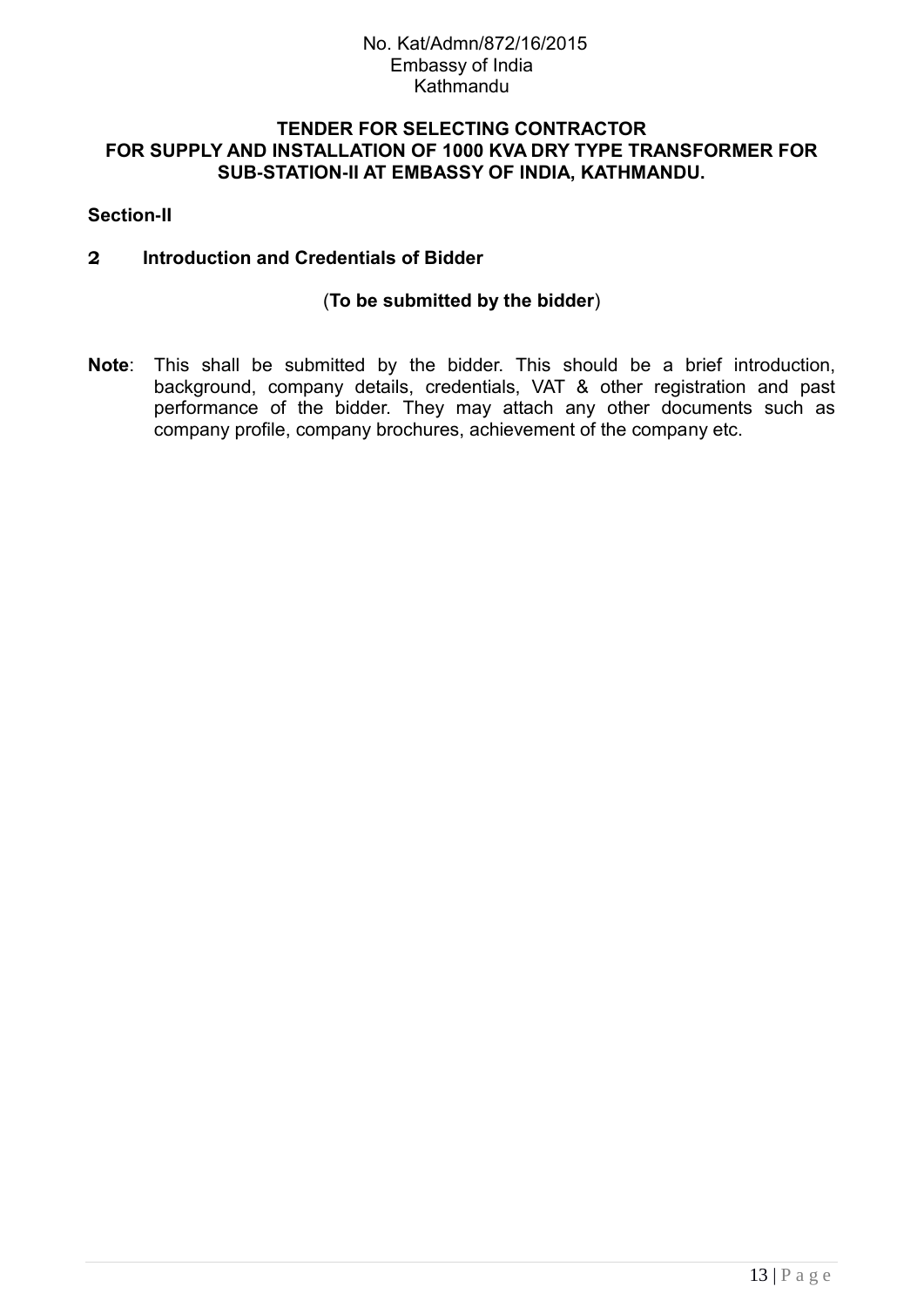#### **TENDER FOR SELECTING CONTRACTOR FOR SUPPLY AND INSTALLATION OF 1000 KVA DRY TYPE TRANSFORMER FOR SUB-STATION-II AT EMBASSY OF INDIA, KATHMANDU.**

### **Section-III**

### **3 Terms and Conditions of Contract**

3.21 Quoted price is final fixed price inclusive of all taxes/duties except VAT. Item/quantity indicated in the scope of work/schedule of quantity is tentative and some variation during execution may take place. Nothing extra is payable for such variation.

3.22 **Quoted price shall be exclusive of VAT**. The quoted price should include lump sum charges for Labour/transportation and civil/electric works required/ necessary, if any, for complete installation.

3.23 Period of completion for the work is 120 Days.

3.24 **Liquidated damages** shall be levied on Contractor for delay in completion if it is ascertained that contractor is responsible for delay. The rate of liquidated damages shall be calculated @ 0.5% per week limited to maximum of 10% of the Tendered Cost or actual cost of the project. This shall be computed on per week basis.

3.25 **Defects liability period** shall be as per Warranty Period of the equipment and 365 days from the completion of the project. Contractor shall be bound to remove/ rectify / replace any defects / defective work which is noticed during defects liability period at his own risk and cost. Contractor is bound to rectify/replace the defective item of work or workmanship which may come to notice during defects liability period or within the Defects Liability Period. In case of non-compliance of removal/rectification/ replacement of defective item of work or workmanship, the Embassy of India, Kathmandu shall be at liberty to forfeit full or part of his retention money and/or performance guarantee and/or any other money or guarantee of the Contractor available with the Embassy of India, Kathmandu.

3.26 The tenderer shall guarantee among other things, the following:- a. Quality, strength and performance of the materials used; b. Follow up service, if required.; c. Good workmanship.

3.27 **Commencement date of work** shall be counted from the 15 days of Issue of Letter of Acceptance of Letter of Award or from the date of handing over of site whichever is later.

- 3.27.1 **Payments: -** The following percentage of contract rates for the various items included in the contract shall be payable against the stage of work shown herein.
- 3.27.2 85% after initial inspection and delivery at site in good condition on pro-rata basis**.** Deduction on account of buyback of old defective transformer shall be made while making the first on account payment towards the new transformer. The agency therefore should remove the old transformer immediately on the supply of new transformer in good condition.
- 3.27.3 10% after completion of installation in all respects.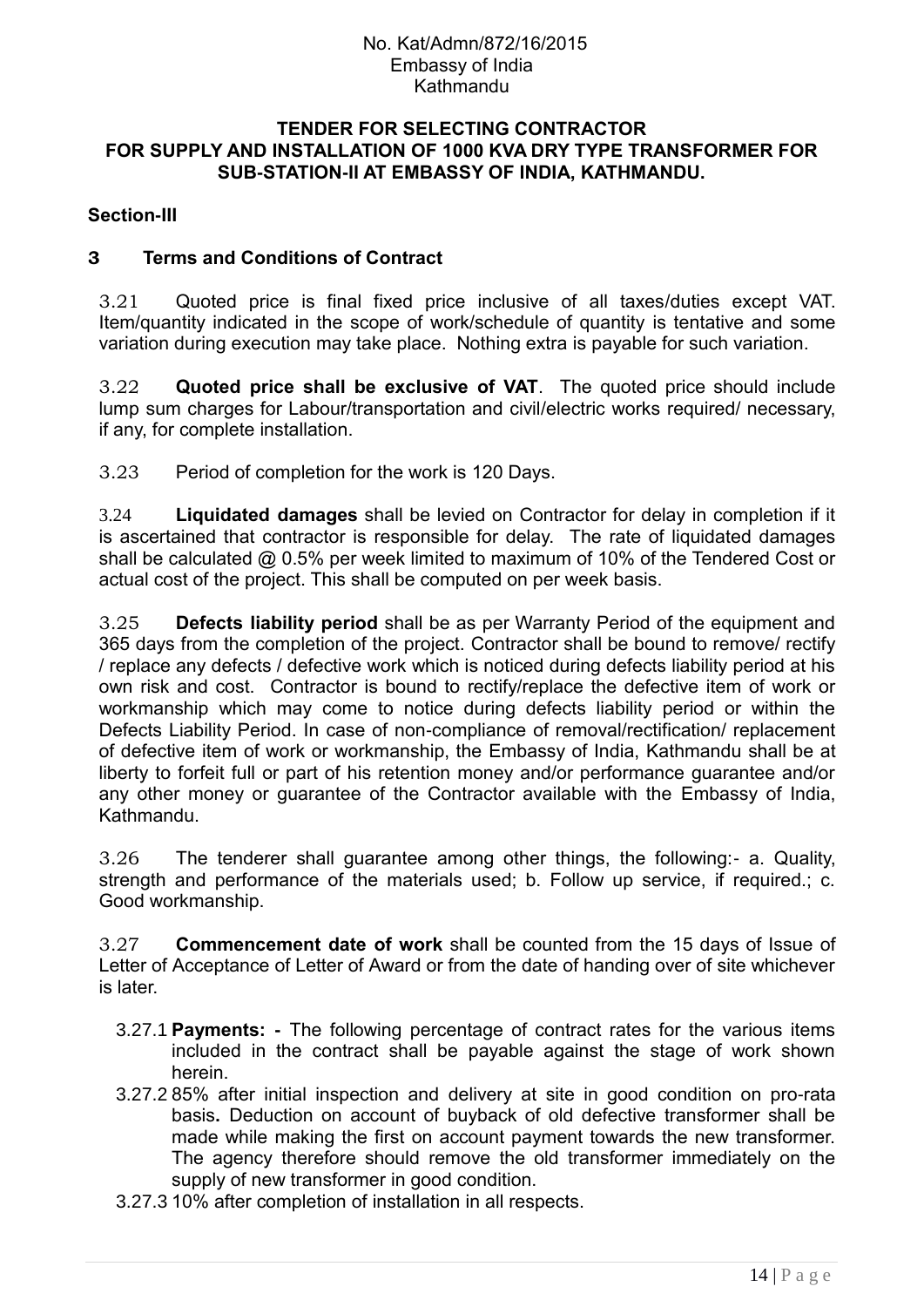- **3.27.4** Balance 5% will be paid after testing, commissioning & handing over to the Mission for beneficial use be released after completion of work, subject to satisfaction of the employer about the work done.
- **3.27.5** All permissible deductions shall be effected during the settlement of Bills.
- 3.28 No escalation on rates due to delay in works shall be admissible.

3.29 **Specification**: The item of work/material used in the work shall be complying with the standard of quality like British standard/American standard/Indian Standard or equivalent. The material used/or workmanship should be of equivalent or higher standard than the existing standard. Sound engineering practice should be adopted in all items of work execution.

3.30 **Non-completion of work:** In case of non-completion of work within stipulated time or within approved extended time, the Embassy of India shall be at liberty to confiscate the retention money, performance guarantee and any other dues of the Contractor.

3.31 **Force Majeure and EoT clause**: In the event of force majeure i.e. unforeseeable events such as war, floods, earthquake etc beyond the reasonable control of the Parties to the contract which prevent either party from meeting their obligations under this contract, the contractual obligations as far as affected by such event shall be suspended for as long as the force majeure continues provided that the other party is notified within two weeks after occurrence of the force majeure. Force Majeure shall not include insufficiency of funds or failure to make any payment required hereunder. In the event of force majeure either party shall be entitled to prolongation of this Contract equal to the delay caused by such force majeure without any additional payment.

3.32 On completion of work, Contractor shall submit all equipment manuals, guarantee cards, specifications etc. The Final Bill of work shall be paid only on completion of work and depositing all documents as above.

**3.33 Validity of the Contract:** This Contract shall become effective and valid from the execution date of signing of the Contract by both the parties. The contract shall remain valid till the successful completion of the work including the liabilities under DLP.

**3.34 Additional Work:** Embassy of India, Kathmandu shall not allow any claims for additional work performed by contractor unless the additional work is authorized by Embassy of India, Kathmandu in writing prior to the performance of the additional work or the incurrence of additional expenses. Any additional work authorized by Embassy of India, Kathmandu shall be compensated at a rate mutually agreed to by the parties. All types of work required to be carried out for fulfilling the obligation of the contract as per the scope of work shall not amount to any additional work.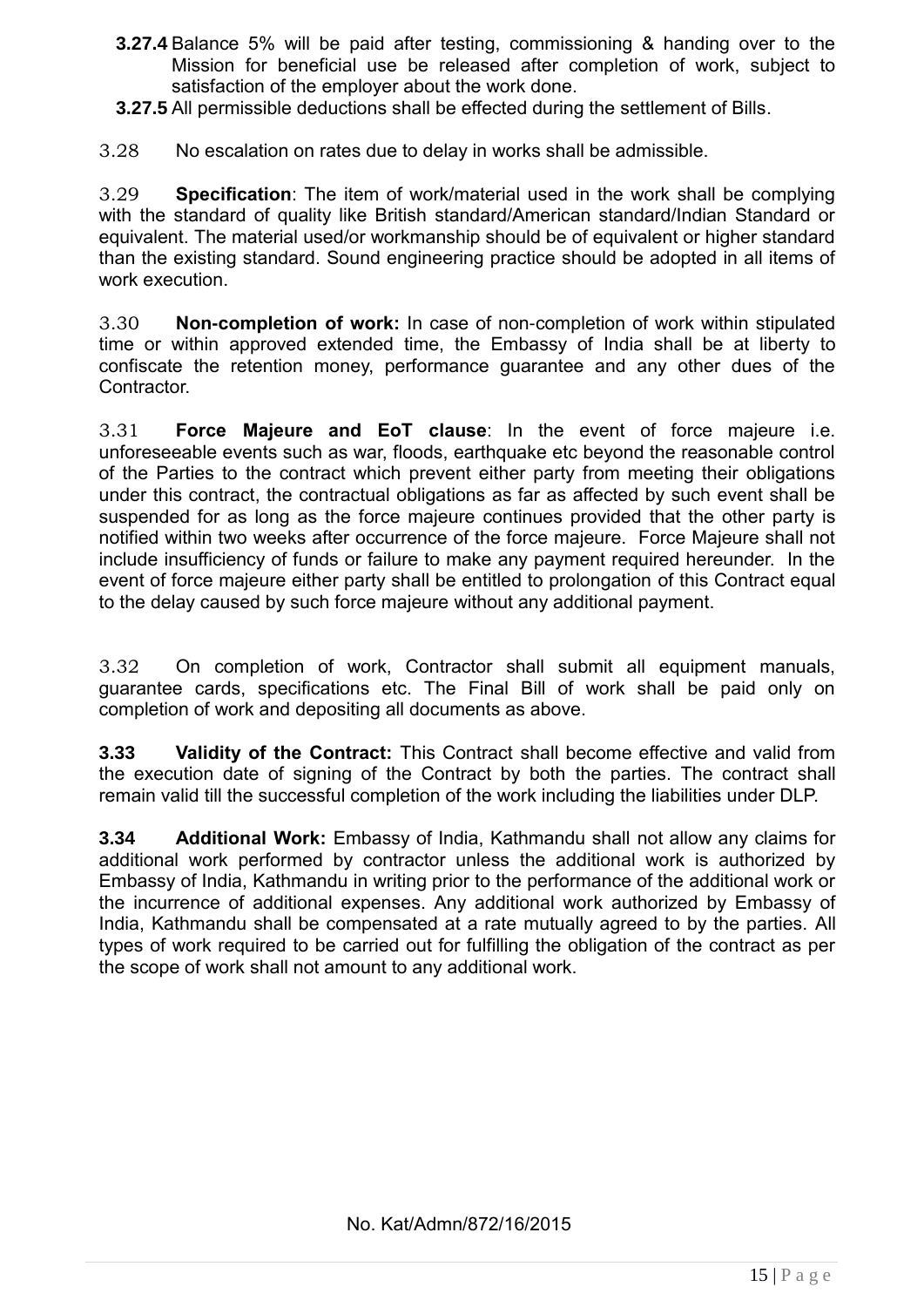### Embassy of India Kathmandu

#### **TENDER FOR SELECTING CONTRACTOR FOR SUPPLY AND INSTALLATION OF 1000 KVA DRY TYPE TRANSFORMER FOR SUB-STATION-II AT EMBASSY OF INDIA, KATHMANDU.**

### **Section-IV**

### **4 Scope of Work**

The following scope of work is included in the items of work under this contract and nothing extra shall be payable on any of this account.

- 1. The contractor shall dismantle the existing old transformer and take out the same from the room and in the same room the new cast resin dry type transformer of 1000 KVA capacity as per item under schedule of quantity is to be installed.
- 2. The contractor can make use of the existing 11 KV cable already in laid condition with their end joints from 11 KV panel to transformer if the same are in good condition. If the cable and its joints are not found to be suitable, he shall provide and lay a new cable of 3x300 sq. mm, XLPE insulated as per IS 7098, 11 KV (E) aluminium conductor U G armoured cable complete with supplying & making of heat shrinkable type end joints for which nothing extra shall be payable.
- 3. The contractor shall connect the existing bus duct with the new transformer of 1000 KVA on L V Side with flexible connections. The existing joint can be used if the same is found to be in good condition. Otherwise, new flexible joint shall be provided for which nothing extra shall be paid. If required a custom-made adopter box or its extension made of 2.6 mm M S Sheet with gasket etc. shall be provided to match with the existing busduct. Any modification to the existing bus duct or custom-made fabrication work or any other work on this point shall be on contractor"s account and nothing extra shall be paid.
- 4. The new transformers of 1000 KVA shall be installed on the existing M S channels if the new transformer wheel spacing matches to the same. However, new M S Channels shall be installed in case of the existing M S channels does not match for which nothing extra shall be payable.
- 5. A new copper conductor control cable of sufficient core shall be laid from new transformer to HT panel for WTI scanner tripping and alarm signal to existing 11 KV panel board.
- 6. The new transformer of 1000 KVA shall be body and neutral earthed by connecting the existing earth strips to the transformer. However, if any modification or any extra strip matching to the existing strip size and material is required, the same shall be provided without any extra cost.
- 7. The work in general shall be carried out as per CPWD general specifications for electrical works (Part IV/ Substation)(CPWD is a GoI Department under MoHUA).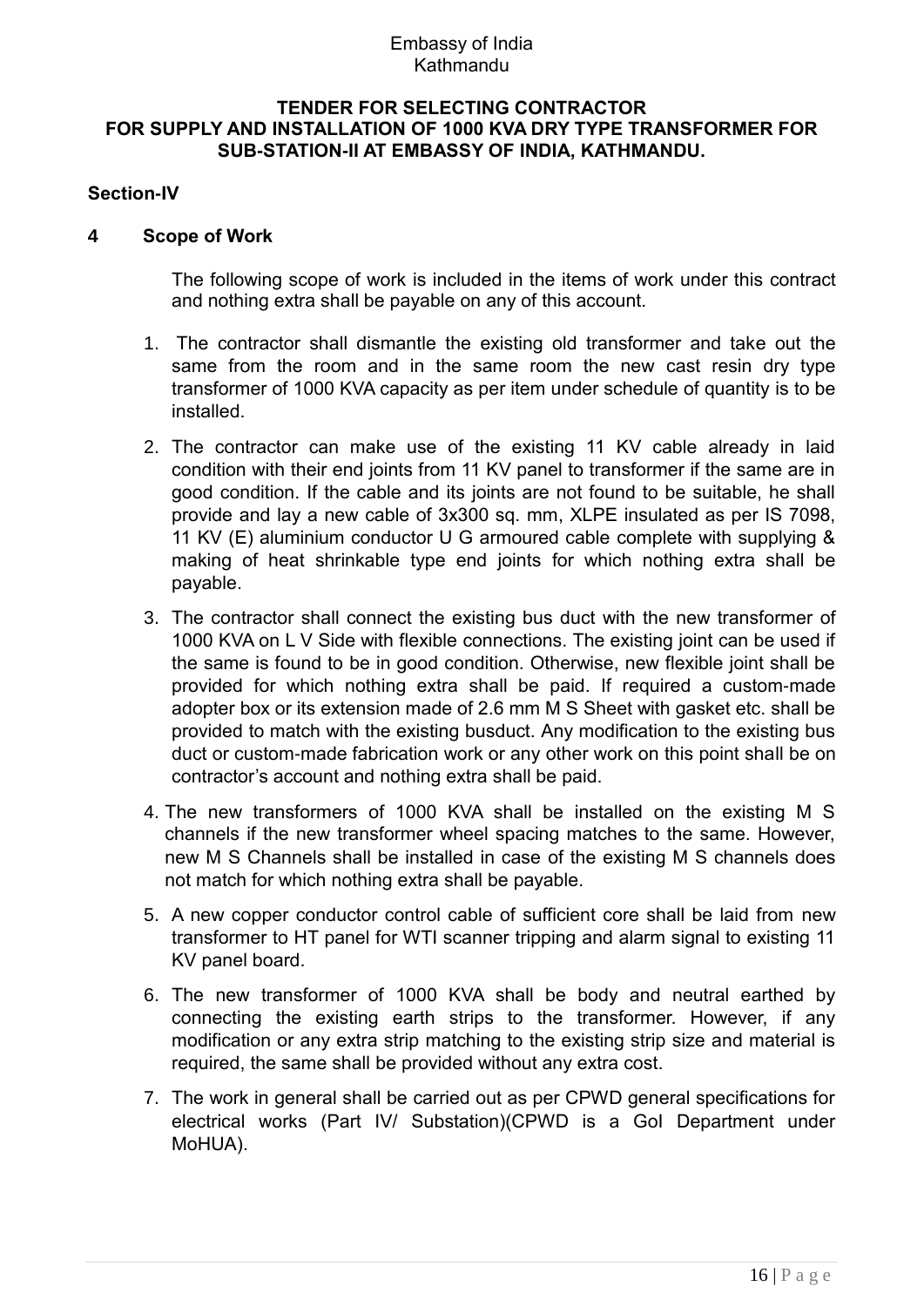### **Technical Specifications & additional conditions**

### 1. General Construction:

The Transformers shall comply with the following Indian Standards as amended upto date:

IS 11171 : 1985 - Dry type power transformers. IS 10028 (Part II & III) - Installation and Maintenance of Transformers. IS 2099 - Bushing IS 2705 - Current Transformers.

- 2. Constructional Features: All the MS parts shall be either Hot dipped galvanized or cold galvanized to make them corrosion free. The core shall be made up of high grade low loss cold rolled grain oriented silicon steel. Both low & high voltage windings shall be made of copper conductor. The class of winding insulation shall correspond to class 'F'. The construction of the windings of the transformer shall be such that no creep age path is found even in dusty & corrosive ambient conditions. The core coil assembly shall be housed in a prefabricated enclosure. The enclosure shall be fabricated with mild steel CRCA sheets with adequate provision for ventilation. The enclosures shall undergo the seven tank process. Finally, the external and internal surfaces of the enclosure shall be powder coated with the required paint shade.
- 3. General Requirements: The transformer shall be indoor or outdoor type as specified. Unless otherwise specified the transformer in addition shall have thermal and dynamic ability to withstand external short-circuit as per clause 9 of IS 2026 (Part I) 1977 and clause 5 of IS 11171-1985.
- 4. Capacity and Rating: The KVA ratings for three phase transformers shall be as specified in the schedule of work and shall be irrespective of tapping position. Continuous rating specified shall be irrespective of tapping position.
- 5. Indoor transformer shall be suitable for IP-23 protection.
- 6. Temperature Rise: The reference ambient temperatures assumed for the purpose of this specification are as follows:

Maximum ambient air temperature 32° C.

Maximum daily average ambient air temperature 24° C. Maximum yearly weighted average ambient temperature 19° C. Minimum yearly weighted average ambient temperature (-)5° C. Class of insulation- F

The temperature rise limit at the above conditions and at the altitude not exceeding 1500 meters shall be as specified. If the site conditions indicated for a particular job is more severe than the referred ambient temperature mentioned above, the temperature rise above ambient shall be suitably scaled down such that the hot spot temperature shall not exceed the values for the reference conditions 90° C (F class insulation).

- 7. Transformer losses shall-be as per ECBC Building class of ECBC-2017.
- 8. Tap Changing Device: Preferred tapping range is from +5% to -15% in steps of 2.5% by means of off load tap changing links or tap switch. The device shall be provided on HV for HV Voltage to keep LV Voltage constant.
- 9. Terminal Markings Connections: Relevant provisions of IS: 2026 (Part-IV)-1977 shall be applicable.
- 10. Voltage Ratio: Unless otherwise specified, the transformer shall be suitable for a voltage ratio of 11 KV/433V.
- 11. Vector Group: In case of step down transformers, the winding connections shall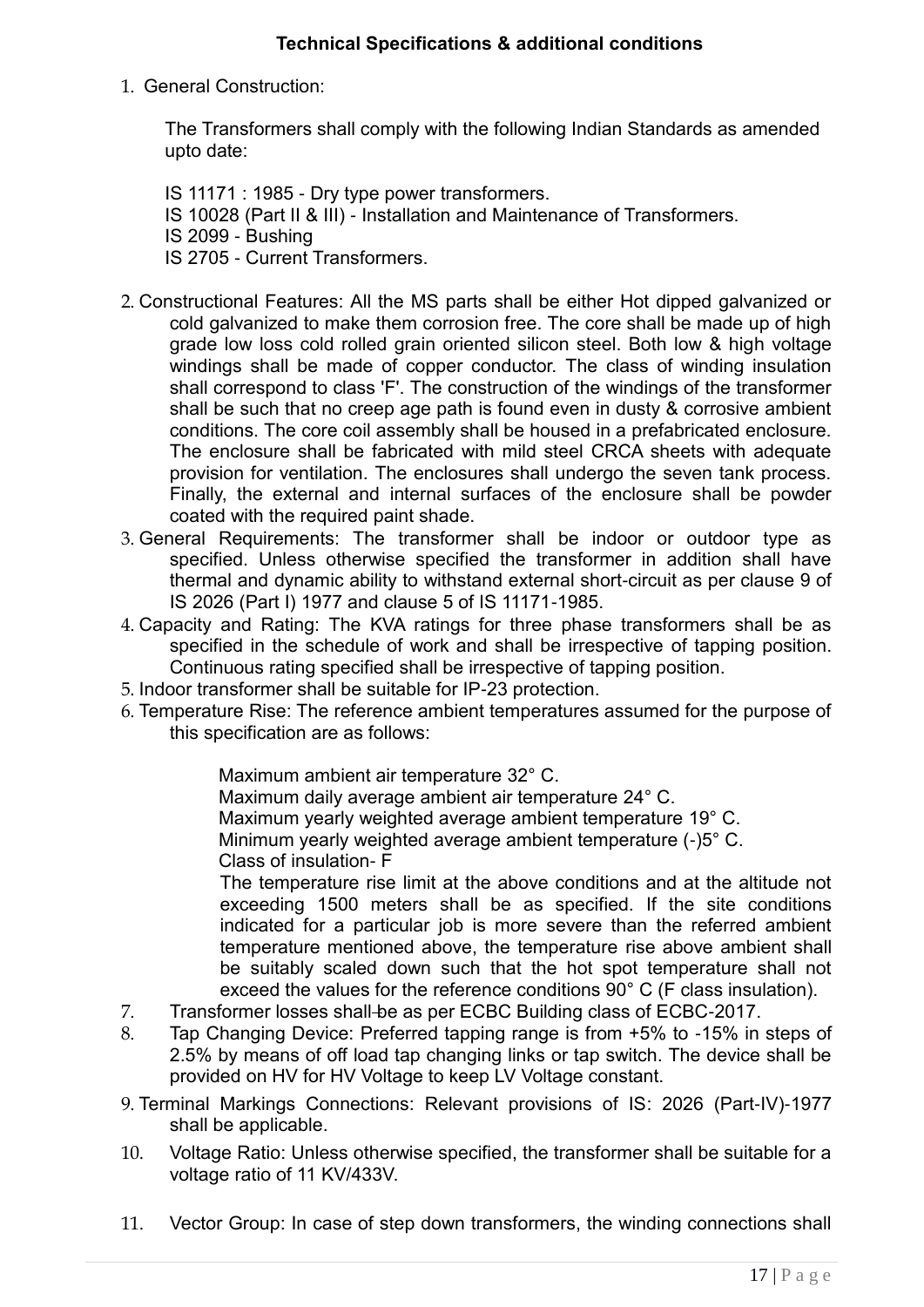conform to vector group Dyn 11 unless otherwise specified. In case of step up transformer the vector group unless otherwise specified shall be star / delta.

- 12. Cooling: Air Natural (AN)
- 13. Accessories: The transformer shall be with enclosure with HV and MV terminations as specified both on HV and MV side. The MV side shall be suitable to receive bus bar trunking as per scope of work.
- 14. Fittings: The transformer shall be complete with the following fittings:

Off load type tap changer. RTD temperature controller Lifting lugs for all transformers. Bi-directional / Unidirectional Rollers to be specified. Rating diagram and terminal marking plate for all transformers. Additional Neutral separately brought out on a bushing for earthing for all transformers. Earth terminals (2 Nos.) for body earthing for all transformers. Necessary hardware, clamps, lugs etc. for termination on HV /MV etc. for all transformers.

- 15. Rating Plates: A rating plate of weather proof material bearing the data specified in clause- 8 of IS: 11171: 1985
- 16. Joints and Gaskets: All gaskets used for making gas tight joints shall be of proven material.
- 17. Tests at Works: All routine and other tests prescribed in IS 11171 : 1985 shall be carried out at the manufacturer's works before the dispatch of the transformer in the presence of inspecting officer. Copies of the test certificates shall be furnished to the department. In addition to the , prescribed routine tests, temperature rise test shall be invariably done on one transformer of each design. A copy of the impulse test certificate done on the same type/design of the transformer shall be furnished in accordance with IS 11171 : 1985 for purpose of record. If no impulse test was done in an earlier unit of the same design and type, one transformer will be subjected to impulse test in consultation with the Inspector at the firm's cost. Copies of the certificates of type test for short circuit shall be supplied to the Department.
- 18. Tests at Site: In addition to tests at manufacturer's premises, all relevant precommissioning checks and tests conforming to IS code of practice No. 10028 shall be done before energization. The following tests are to be particularly done before cable jointing or connecting up the bas bar trunking.

Insulation test between HV to earth and HV to MV with a 5000 volts Megger.

Insulation test between MV to earth with 500 volts Megger.

All test results are to be recorded and reports should be submitted to the department.

19. Installation and Commissioning: The transformer shall be installed in accordance with IS 10028-Code of practice for Installation and maintenance of transformer. Necessary support channels shall be grouted in the flooring. The Transformer shall be moved to its location and shall be correctly positioned. Transformer wheels shall be either locked or provided with wheel stoppers. Wiring of devices shall be carried out as per drawings; Earthing of neutral and body of the transformer shall be done. All devices shall be checked for satisfactory operation. All tests specified in these specifications shall be carried out by the contractor in the presence of inspecting officer/consignee free of cost.

### 20. **Completeness of Tender**

All sundry equipment, fittings, unit assemblies, accessories, hardware items, foundation bolts, termination lugs for electrical connections, and all other items which are useful and necessary for efficient assembly and installation of equipment and components of the work shall be deemed to have been included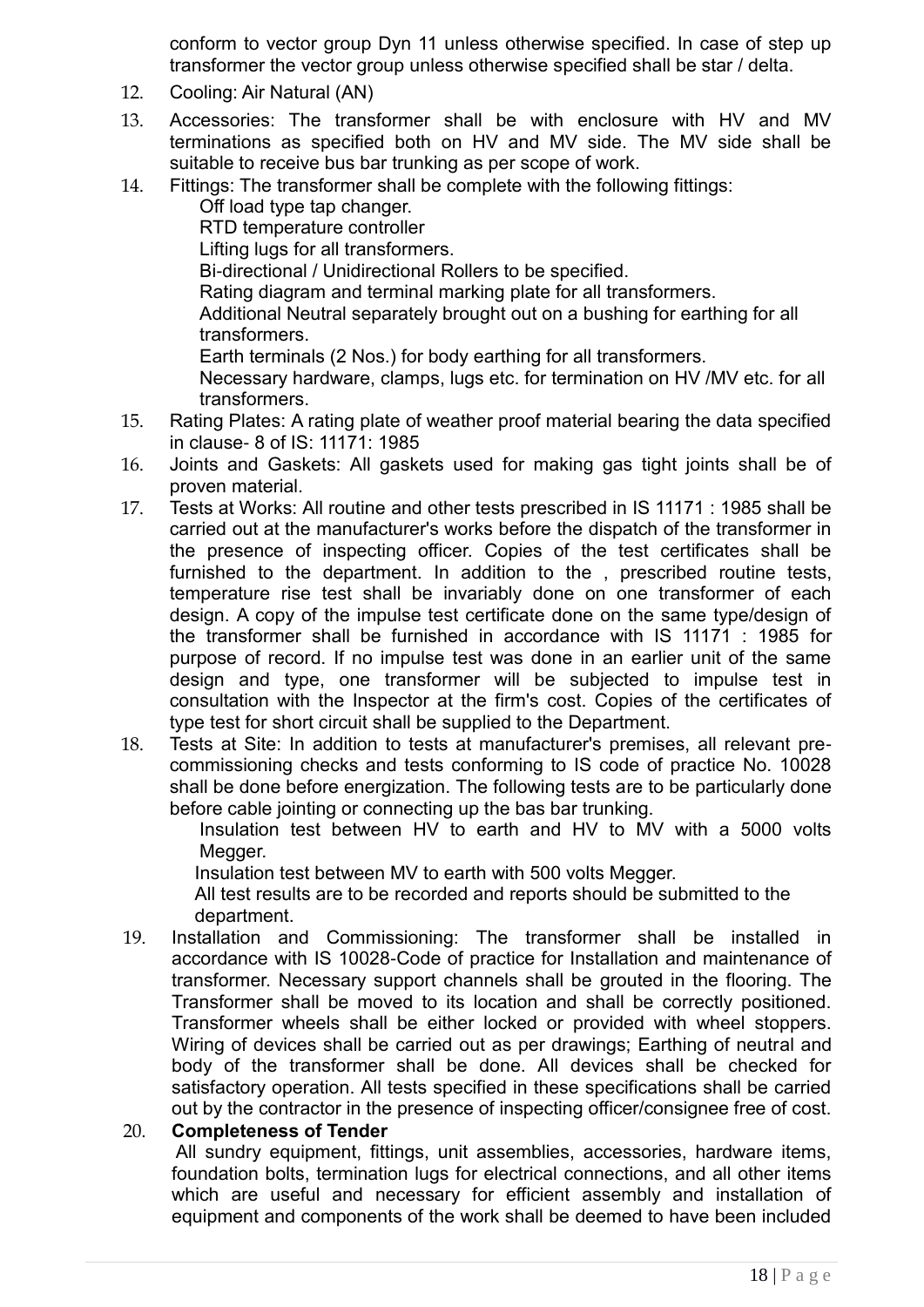in the tender irrespective of the fact whether such items are specifically mentioned in the tender documents or not.

## 21. **Storage and Custody of Materials**

The transformer room where the new transformer is to be installed may be used for storage of sundry materials and erection equipment. No separate storage accommodation shall be provided. Watch and ward of the stores and their safe custody shall be the responsibility of the contractor till the final taking over of the installation by the Mission.

### 22. **Care of The Building**

Care shall be taken by the contractor while handling and installing the various equipment and components of the work to avoid damage to the building. He shall be responsible for repairing all damages and restoring the same to their original finish at his cost. He shall also remove at his cost all unwanted and waste materials arising out of the installation from the site of work.

### 23. **Completion Period**

The completion period indicated in the tender documents is for the entire work of planning, designing, approval of drawings etc., arrangement of materials & equipment, delivery at site including transportation, installation, testing, commissioning and handing over of the entire system to the satisfaction of the Mission.

### 24. **Guarantee**

All equipment shall be guaranteed for a period of 12 months, from the date of taking over the installation by the Mission, against unsatisfactory performance and/or break down due to defective design, workmanship or material. The equipment or components, or any part thereof, so found defective during guarantee period shall be forthwith repaired or replaced free of cost, to the satisfaction of the Mission. In case it is felt by the Mission that undue delay is being caused by the contractor in doing this, the same will be got done by the Mission at the risk and cost of the contractor. The decision of the Mission in this regards shall be final & binding on the contractor.

The Contractor shall guarantee among other things, the following :(a)Quality, strength and performance of the materials used as per manufacturers standards.(b)Safe mechanical and electrical stress on all parts under all specified conditions of operation.(c)Satisfactory operation during the maintenance period.

### 25. **Power Supply :**

A temporary three phase power supply of 1.0 KW shall be provided during execution of work, at single point inside the campus. Further arrangements for tapping power connection from this point shall be made by the contractor. Electricity shall be provided free of cost.

- 26. **Water Supply: Water** supply shall be made available by the Mission at one point in Campus free of cost.
- 27. **Acceptable makes of Various Equipment :** The Acceptable makes of various equipment/ components/accessories have been indicated in "Acceptable Makes" below. The tenderer shall work out the cost of the offer on this basis. Alternate makes are not acceptable.

### **Acceptable Makes:**

- i. Dry Type Transformer Crompton Greaves/ Kirloskar/ Voltamp/ Areava
- 28. Data Manual and Drawings to be furnished after award of Work :

After award of work the successful tenderer would be required to submit the following drawings within15 days of award of work for approval before commencement of installation.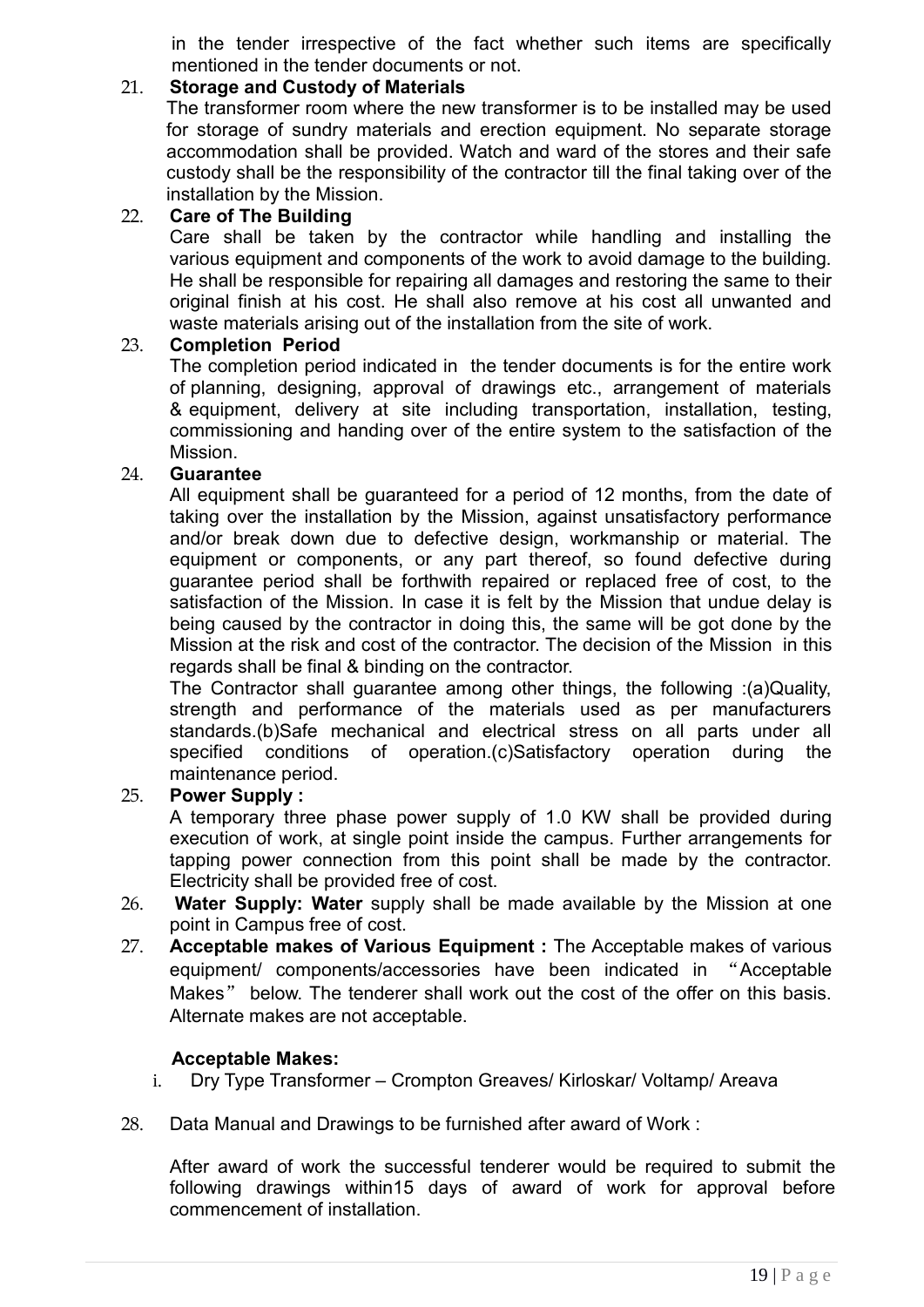(a)General arrangement drawing of the transformer, in the sub-station building, with complete dimensions for Bus Duct. (b)Details of foundations for the equipment and the weights of assembled equipment.(c)Cable/bus duct layout between HT panel boards, transformers & LT panel etc.(d)Any other drawings necessary for the job.

29. The successful tenderer should furnish well in advance three copies of detailed instructions and manuals of manufacturers for transformer regarding installation, adjustments operation and maintenance including preventive maintenance& trouble shooting together with all relevant data sheets, spare parts catalogue etc. all in triplicate.

### 30. **Inspection and Testing**

 The transformer shall be offered for initial inspection at manufacturer"s works. The contractor will intimate the date of testing of equipment at the manufacturer' s works before dispatch. The Successful tenderer shall give advance notice of minimum two weeks regarding the dates proposed for such tests to the Mission"s representative to facilitate his presence during testing. Equipment will be inspected at the manufacturer/Authorised dealer"s premises, before dispatch to the site by the contractor if so desired by the Mission.

Copies of all documents of routine and type test certificates of the equipment, carried out at the manufacturers premises shall be furnished to the Mission.

After completion of the work in all respects the contractor shall offer the installation for testing and operation.

### 31. **COMPLIANCE WITH REGULATIONS AND APPLICABLE STANDARDS**

All works shall be carried out in accordance with the relevant regulation, both statutory and those specified by the Applicable Standards related to the works under this tender, for execution within the Mission premises.

#### 32. **Indemnity:**

The Successful tenderer shall at all times indemnify the Mission consequent on this works contract. The successful tenderer shall be liable, in accordance with the Law and Regulations for any accident occurring due to any cause and the contractor shall be responsible for any accident or damage incurred or claims arising there from during the period of erection, construction and putting into operation the equipment and ancillary equipment under the supervision of the successful tenderer in so far as the latter in responsible. The Successful tenderer shall also provide all insurance including third party insurance as may be necessary to cover the risk. No extra payment would be made to the successful tenderer on account of the above.

#### 33. **Erection Tools:**

No tools and tackles either for unloading or for shifting the equipment for erection purposes would be made available by the Mission. The successful tenderer shall make own arrangement for all these facilities.

#### 34. **Mobilization Advance:**

Mobilization advance not exceeding 10% of the tendered value may be given, if requested by the contractor in writing within one month of the order to commence the work. Such advance shall be in two instalments of not more than 5% to be determined by the Mission at its sole discretion. The first instalment of such advance shall be released by the Mission to the contractor on a request made by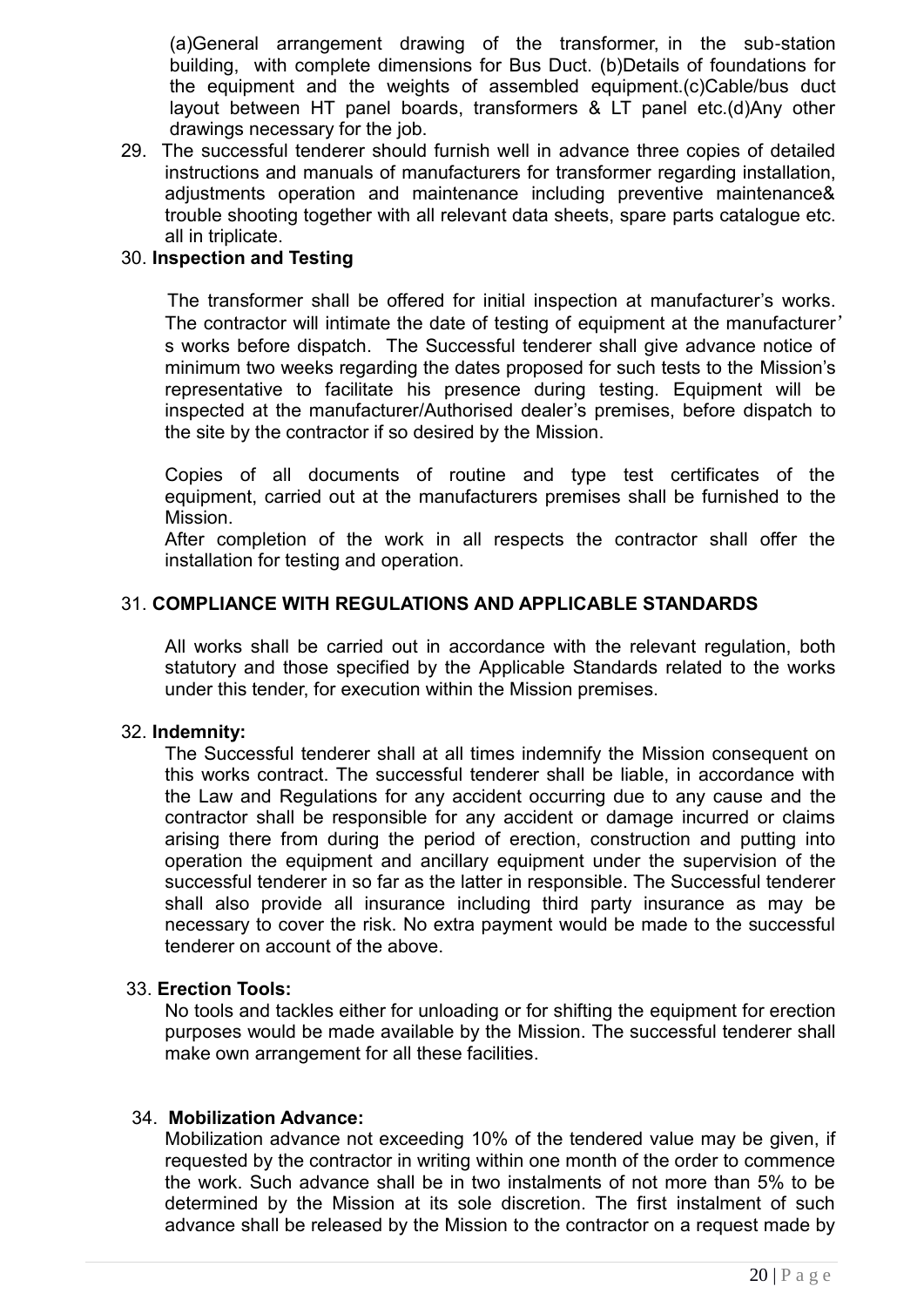the contractor to the Mission in this behalf. The second instalment shall be released by the Mission only after the contractor furnishes a proof of the satisfactory utilization of the earlier instalment to the entire satisfaction of the Mission. Mobilization expenditure mentioned herein shall not include the margin money and bank commission, and so on, paid by the contractor for procurement of BGs against performance security and mobilization advance.

Before any instalment of advance is released, the contractor shall submit an unconditional Bank Guarantee from the Bank for the amount equal to 110% of the amount of advance and valid for the period till recovery of advance. This (Bank Guarantee from the Bank for the amount equal to 110% of the balance amount of advance) shall be kept renewed from time to time to cover the balance amount and likely period of complete recovery.

This mobilization advance bear simple interest at the rate of 10% per annum and shall be calculated from the date of payment to the date of recovery, both days inclusive, on the outstanding amount of advance. Recovery of such sums advanced shall be made by the deduction from the contractors bills commencing after first ten per-cent of the gross value of the work is executed and paid, on pro-rata percentage basis to the gross value of the work billed beyond 10% in such a way that the entire advance is recovered by the time eighty per-cent of the gross value of the contract is executed and paid, together with interest due on the entire outstanding amount up to the date of recovery of the instalment.

- 35. **Insurance and Storage:** All consignments are to be duly insured up to the destination from warehouse/manufacturing unit at the cost of the contractor. The insurance covers shall be valid till the equipment is handed over duly installed, tested and commissioned.
- 36. **Verification of Correctness of Equipment at destination:** The contractor shall have to produce all the relevant records to certify that the genuine equipment from the manufacturers has been supplied and erected.
- 37. **Interpreting Specifications:** In interpreting the specifications, the following order of decreasing importance shall be followed in case of contradictions :
	- (a)Schedule of quantities
	- (b)Technical specifications and additional conditions
	- (c)Drawing (if any)
	- (d)Relevant BIS or other international code in case BIS code is not available.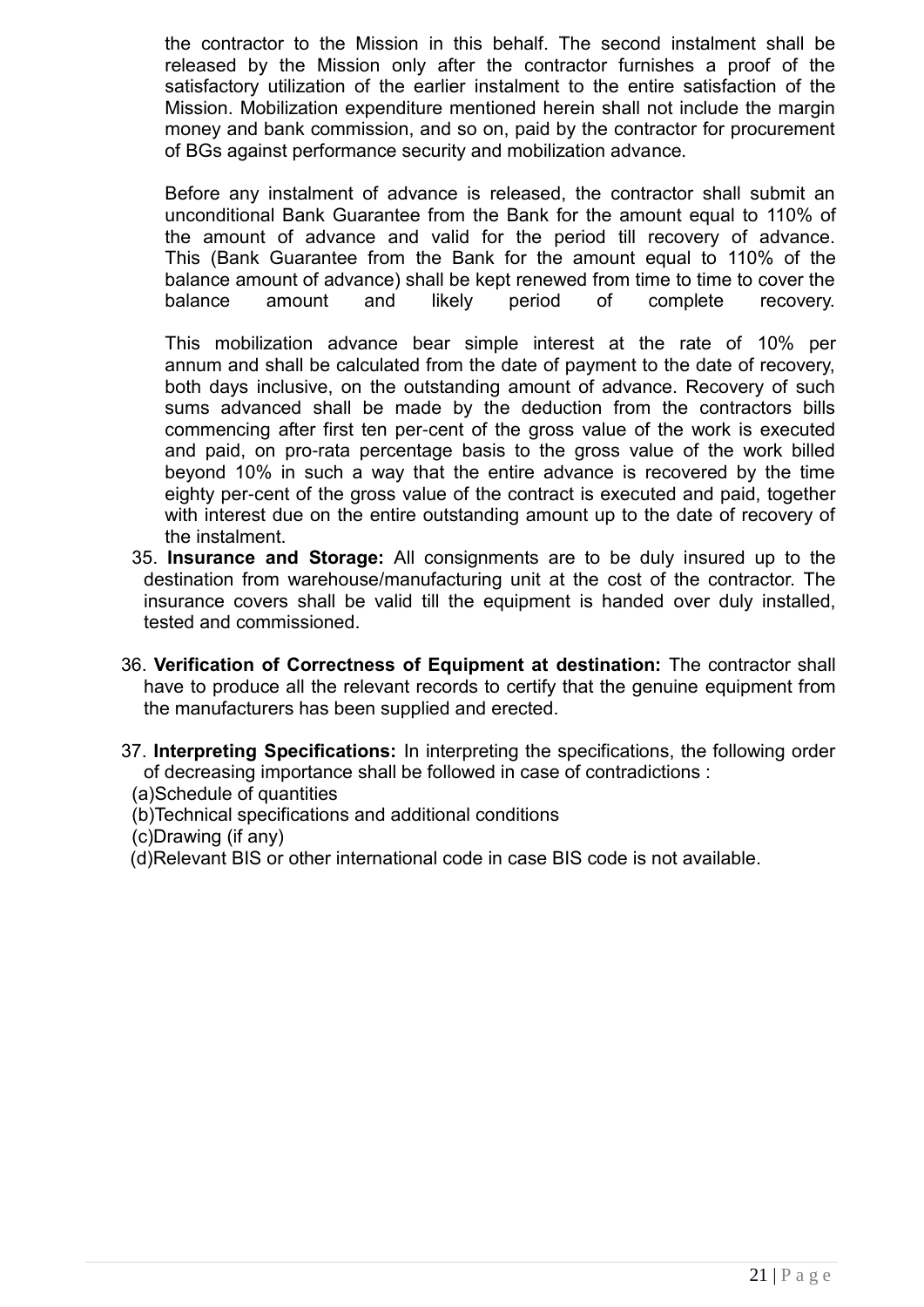#### **TENDER FOR SELECTING CONTRACTOR FOR SUPPLY AND INSTALLATION OF 1000 KVA DRY TYPE TRANSFORMER FOR SUB-STATION-II AT EMBASSY OF INDIA, KATHMANDU.**

### **Section-V**

# **5 Schedule of Quantity**

#### (**To be submitted by the bidder**)

| S. No        | Description of Item of the work                                                  | Qty.  | Unit | Rate (In<br>NRs.) | Amount(In<br>NRs) |
|--------------|----------------------------------------------------------------------------------|-------|------|-------------------|-------------------|
| $\mathbf{1}$ | Supply, Installation, Testing<br>and                                             | 1 No. | Each |                   |                   |
|              | Commissioning Cast Resin Dry Type                                                |       |      |                   |                   |
|              | 1000 KVA 11/0.433 KV, 3 Phase, 50Hz,                                             |       |      |                   |                   |
|              | Dyn11 vector group, copper wound,                                                |       |      |                   |                   |
|              | class<br>insulation with enclosure<br>$\mathbf{F}$                               |       |      |                   |                   |
|              | associated with winding temperature                                              |       |      |                   |                   |
|              | indicator/controller actuated by means                                           |       |      |                   |                   |
|              | resistance<br>temperature<br>of<br>detector                                      |       |      |                   |                   |
|              | embedded in LV windings, indoor type                                             |       |      |                   |                   |
|              | Transformer with approximately 5%<br>tapping<br>impedance,<br>for<br>off<br>load |       |      |                   |                   |
|              | operation on HV side from $+5\%$ to $-$                                          |       |      |                   |                   |
|              | 15% in steps of 2.5%, having cable end                                           |       |      |                   |                   |
|              | boxes on HV side suitable for 3x                                                 |       |      |                   |                   |
|              | 240/300 sq.mm XLPE cable of 11KV                                                 |       |      |                   |                   |
|              | grade and adopter box suitable for the                                           |       |      |                   |                   |
|              | existing bus trunking arrangement on                                             |       |      |                   |                   |
|              | LV side with neutral brought out                                                 |       |      |                   |                   |
|              | separately including supplying<br>and                                            |       |      |                   |                   |
|              | laying of copper conductor multicore                                             |       |      |                   |                   |
|              | control cable from transformer to HT                                             |       |      |                   |                   |
|              | breaker for safety tripping, transformer                                         |       |      |                   |                   |
|              | losses shall be as per ECBC $-2017$                                              |       |      |                   |                   |
|              | (ECBC Buildings) suitably mounted on<br>M.S. Channel i/c supplying<br>and        |       |      |                   |                   |
|              | grouting of suitable M.S. Channel with                                           |       |      |                   |                   |
|              | all accessories and confirming to IS                                             |       |      |                   |                   |
|              | specification<br>11171:1985 & as per                                             |       |      |                   |                   |
|              | attached complete in all respects as                                             |       |      |                   |                   |
|              | required at site and as per the scope of                                         |       |      |                   |                   |
|              | work including the dismantling of                                                |       |      |                   |                   |
|              | existing defective transformer complete                                          |       |      |                   |                   |
|              | as required. The intending bidder is                                             |       |      |                   |                   |
|              | strongly advised to visit the site to                                            |       |      |                   |                   |
|              | assess the healthiness of the cables,                                            |       |      |                   |                   |
|              | duct<br>bus<br>arrangement,<br>and<br>requirement of M S channels<br>and         |       |      |                   |                   |
|              | understand other aspects of the work                                             |       |      |                   |                   |
|              | etc. before quoting for the tender.                                              |       |      |                   |                   |
| 2            | back<br>item:<br><b>Buy</b>                                                      | 1 No. | Each |                   | $(-)$             |
|              | Credit for taking back the non-working                                           |       |      |                   |                   |
|              | VPI type 11KV/0.433 KV dry type                                                  |       |      |                   |                   |
|              | transformer of 1000 KVA rating and old                                           |       |      |                   |                   |
|              | 11KV cable if new cable is provided as                                           |       |      |                   |                   |
|              | per condition from site. (Credit item to                                         |       |      |                   |                   |
|              | be quoted in negative)                                                           |       |      |                   |                   |
|              | Grand Total $(1) - (2)$                                                          |       |      |                   |                   |
|              |                                                                                  |       |      |                   |                   |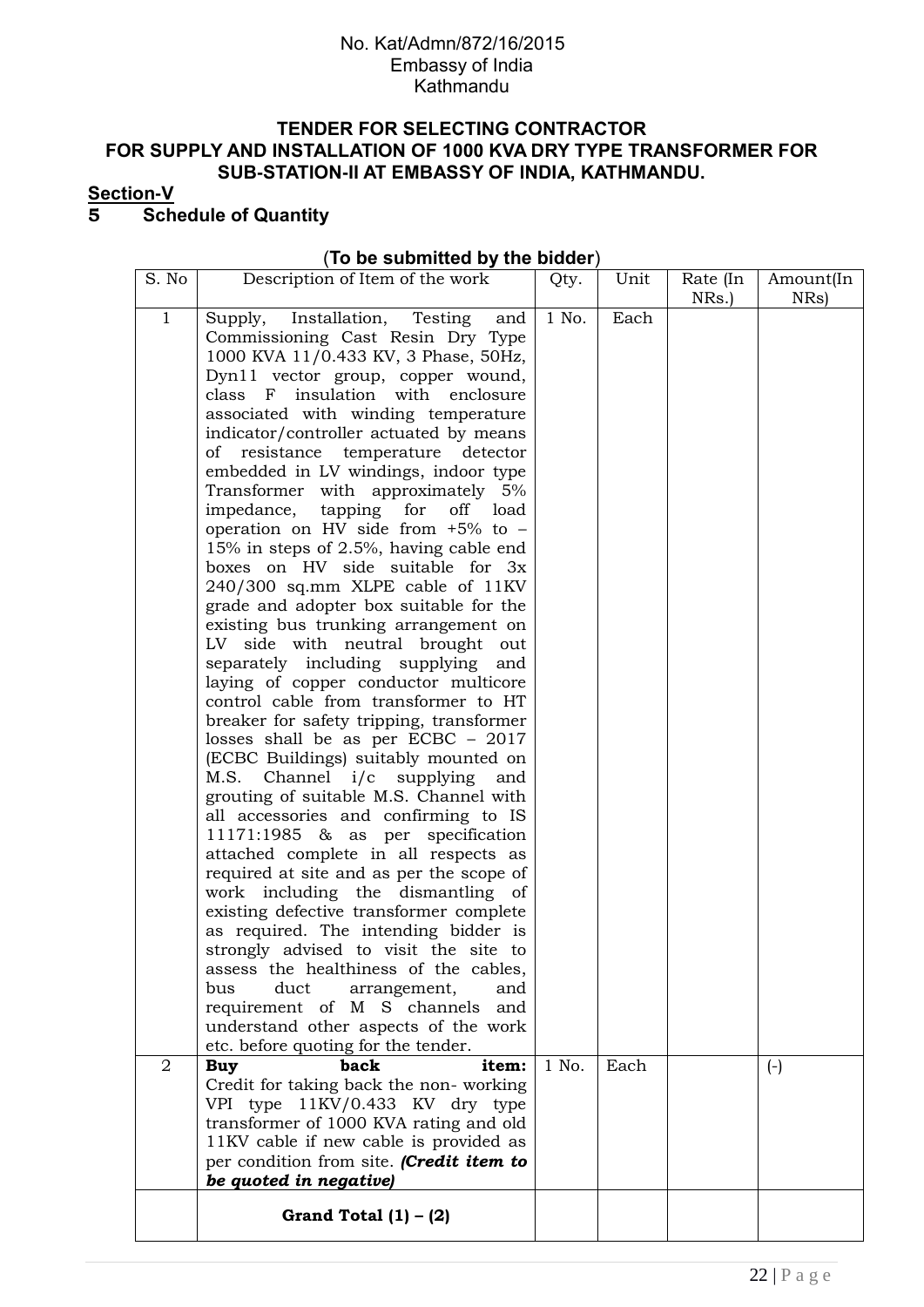**Note**: Please refer to Section-I of the document

5.21 Schedule of Quantities should be enclosed by Bidders. Bidders are requested to identify and quote the rates of individual items. Irrespective of the details of item mentioned in the Schedule of Quantities, the bidder shall read the scope of work comprehensively and shall consider every component required for execution of the scope as inclusive in these items.

5.22 The bidder, prior to the submission of the tender, shall ascertain the items in Schedule of Quantities as per the scope of the work, and site visit.

5.23 It shall be the responsibility of the bidder to satisfy himself of the completeness of the documents for the scope of work and his own assessment of the work after site visit and as per the scope of work mentioned in tender document.

5.24 No extra cost shall be entertained and payable if any additional information or detail is provided later for carrying out the works as specified in the tender documents.

5.25 While bidding for the buyback item (item no. 2) it may be noted that the price quoted by the contractor shall always be considered as a credit (-ve) and the same shall be adjusted in the payment due for item no. 1. Even if the bidder inadvertently adds the quote against item no. 2 while working out the total amount, the same shall be deducted and accordingly the final quoted total amount is arrived after the correction.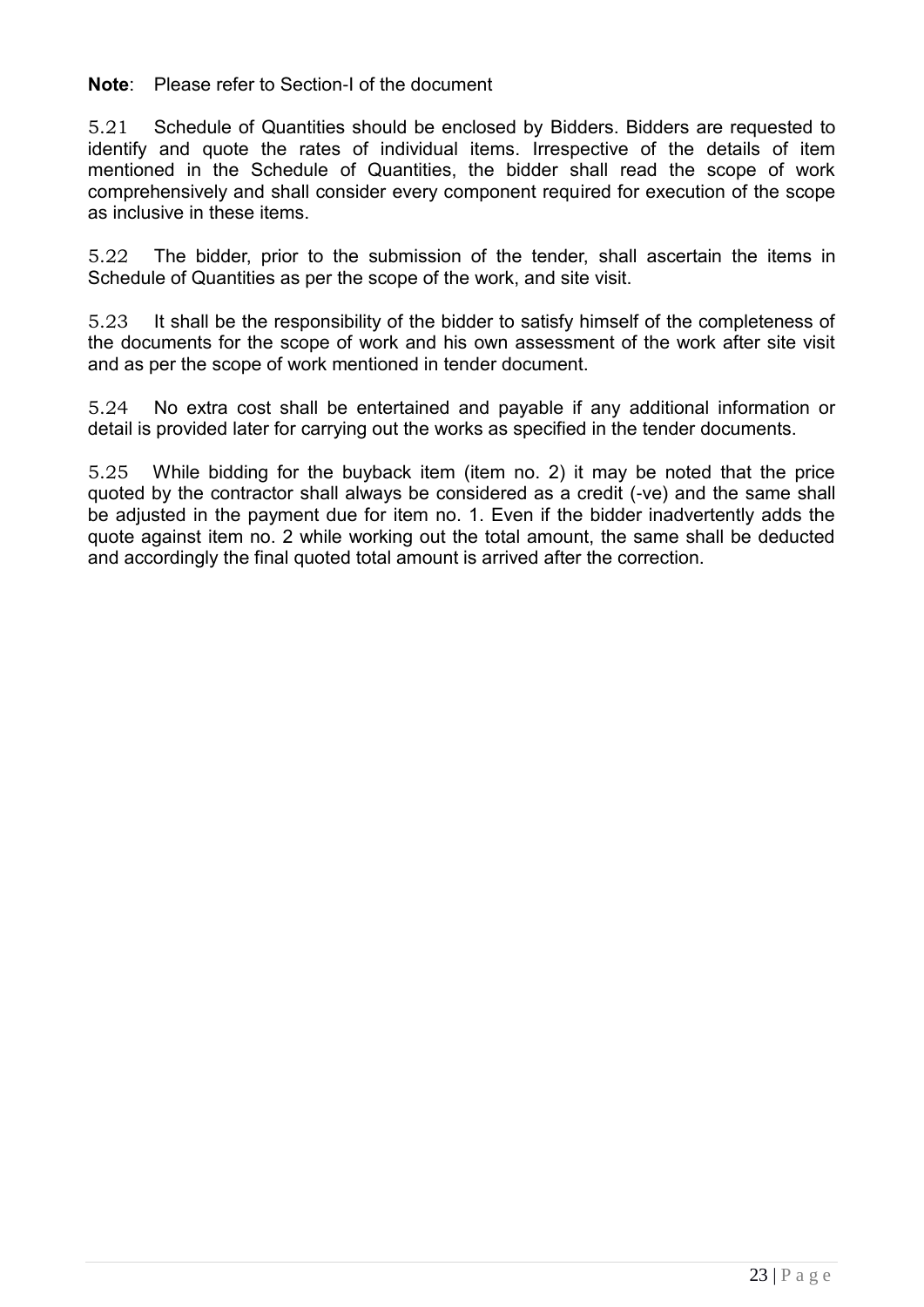#### **TENDER FOR SELECTING CONTRACTOR FOR SUPPLY AND INSTALLATION OF 1000 KVA DRY TYPE TRANSFORMER FOR SUB-STATION-II AT EMBASSY OF INDIA, KATHMANDU.**

### **Section-VI**

### **6 Form of Tender**

## (**To be submitted by the bidder**)

### TO: Ambassador of India in, Embassy of India, Kathmandu

We have examined tender conditions for the above-named work and have inspected the site and general conditions under which the Works are to be carried out. We offer to execute and complete the Works and remedy any defects therein, in conformity with this Tender, for the fixed price quoted in the template for schedule of quantity, exclusive of VAT.

If this offer is accepted, we will commence the Works as soon as is practicable and complete the Works in accordance with the above-named documents within the time for Completion.

We understand that you are not bound to accept the lowest or any tender you may receive.

Signature:

Name:

In the capacity of -------

Duly authorized to sign tenders for and on behalf of

Address:

Date: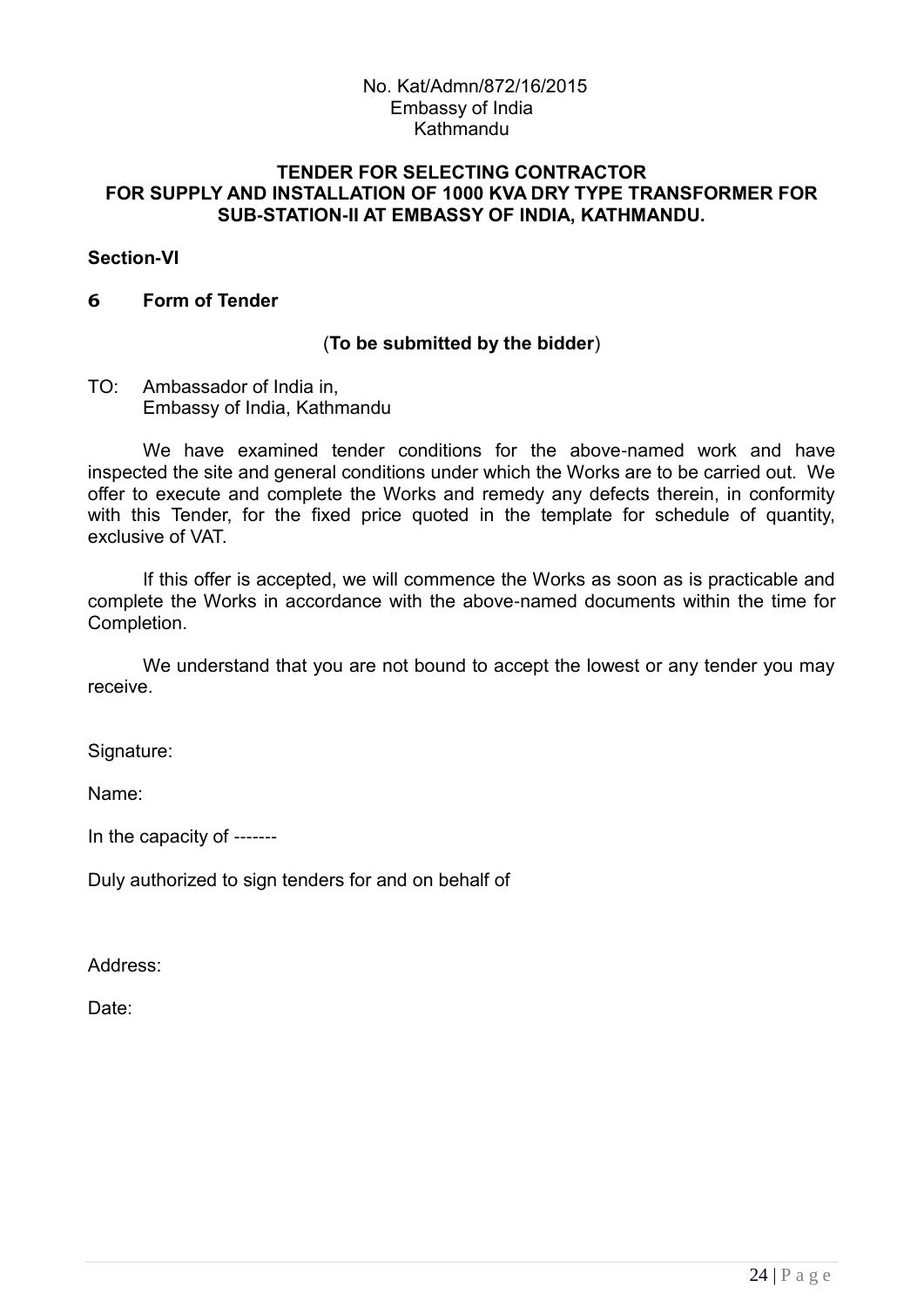#### **TENDER FOR SELECTING CONTRACTOR FOR SUPPLY AND INSTALLATION OF 1000 KVA DRY TYPE TRANSFORMER FOR SUB-STATION-II AT EMBASSY OF INDIA, KATHMANDU.**

### **Section-VII**

### **7 Bids Securing Declaration**

I/we accept that if I/we withdraw or modify Bids during the period of validity or if I/we are awarded the contract and I/we fail to sign the contract, or to submit a performance security before the deadline defined in the request for bids document, I/we will be suspended for the period of time specified in the request for bid document from being eligible to submit Bids for contracts called by Embassy of India, Kathmandu on behalf of Government of India.

Date: **Place:** Place:

Name: Signature: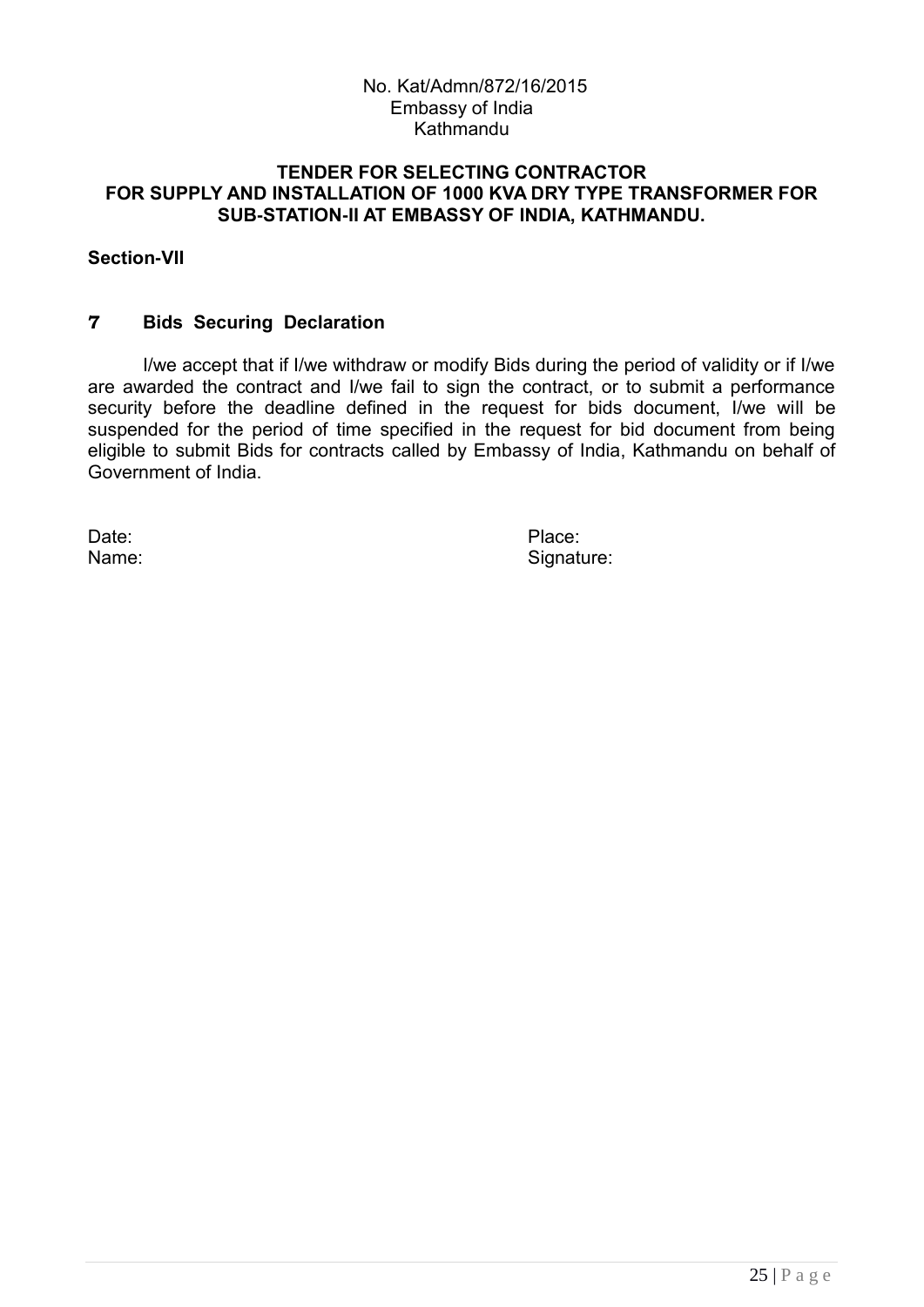# **TENDER FOR SELECTING CONTRACTOR FOR SUPPLY AND INSTALLATION OF 1000 KVA DRY TYPE TRANSFORMER FOR SUB-STATION-II AT EMBASSY OF INDIA, KATHMANDU.**

## **Section-VIII**

# **Undertaking for code of Integrity**

I hereby declare that I have received the Code of Integrity as detailed in page no-9-11 of tender document. It is my sole duty and responsibility to read and understand the Code, which is an integral part of my Terms and Conditions of Agreement. I shall conduct myself with complete integrity in the execution of my work. I undertake that I will abide by the Code. If for any reason(s) I do not comply with any of the requirements of the Code, I shall not cite ignorance or lack of understanding as my self-defence. I further agree that the Embassy of India, Kathmandu has the absolute right to take action due to any violation of the Code. I fully understand that the Embassy of India, Kathmandu has the absolute right to add, amend, review or delete any of the contents of the Code as and when necessary and that I shall also be liable to such additions, amendments, revisions and/or deletions.

| Signature                                             |
|-------------------------------------------------------|
| Name of Agency/Firm (please print in capital letters) |
| <b>Office Address</b>                                 |
| Contact No.                                           |
| Email id                                              |
| Date                                                  |